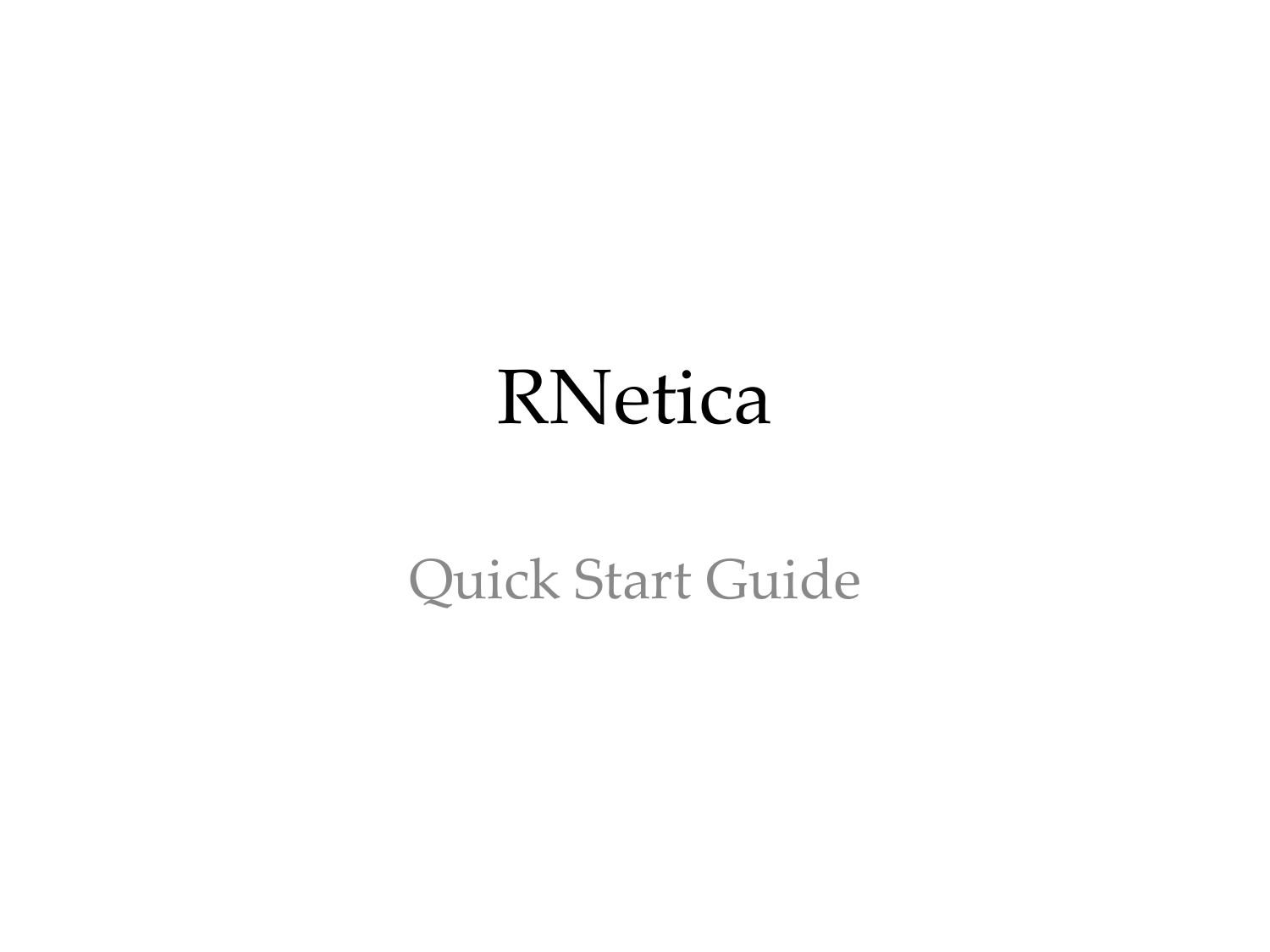# Downloading

- <http://pluto.coe.fsu.edu/RNetica/>
- Two Packages:
	- RNetica R to Netica link
	- CPTtools Design patterns for CPTs
- Source & binary version (Win 64, Mac OS X)
	- Binary versions include Netica.dll/libNetica.so
	- Source version need to download from <http://www.norsys.com/> first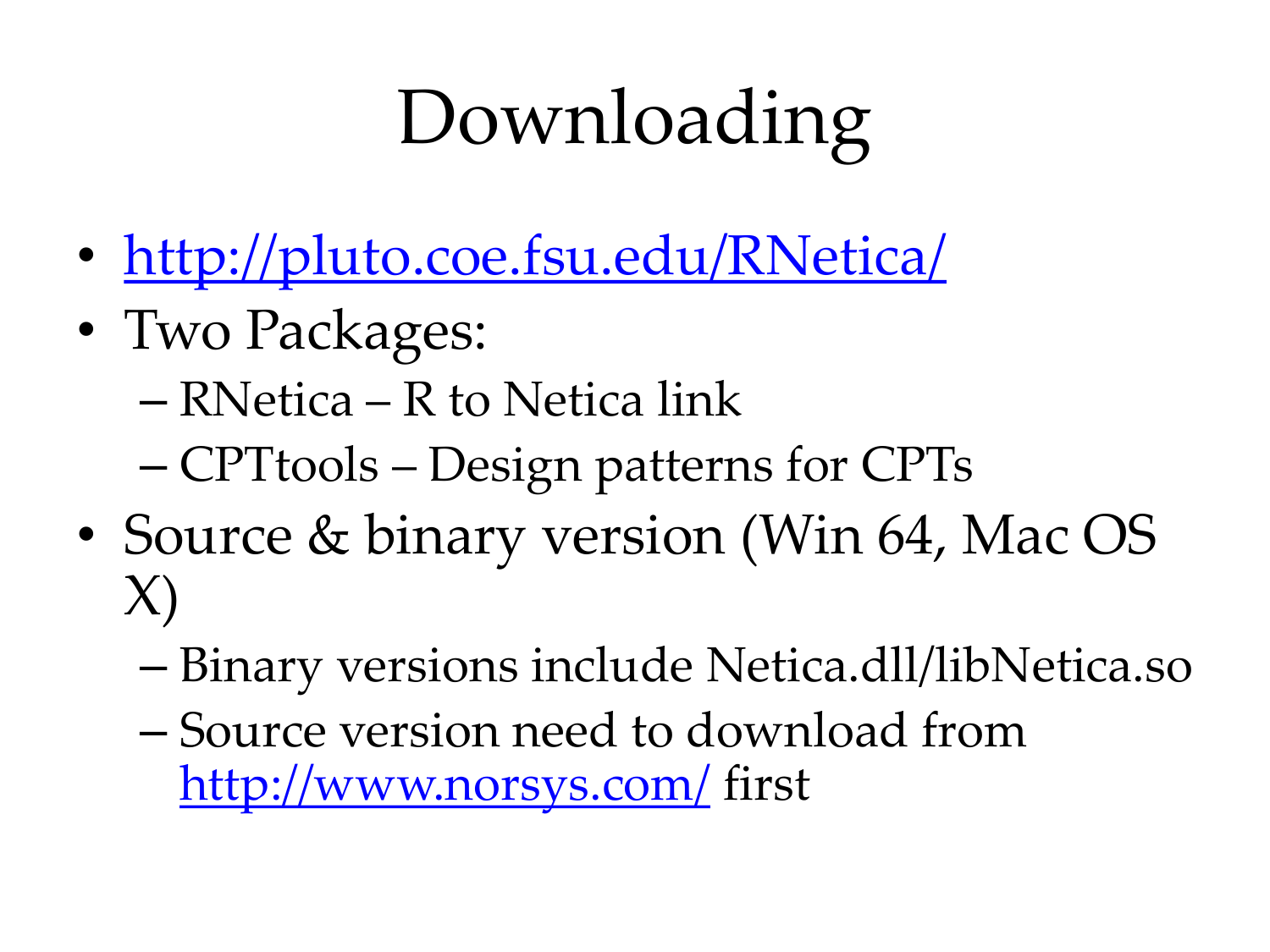#### License

- R GPL-3 (Free and open source)
- RNetica Artistic (Free and open source)
- Netica.dll/libNetica.so Commercial (open API, but not open source)
	- Free Student/Demo version
		- Limited number of nodes
		- Limited usage (education, evaluation of Netica)
	- Paid version (see<http://www.norsys.com/> for price information)
		- Need to purchase API not GUI version of Netica
		- May want both (use GUI to visualize networks build in RNetica)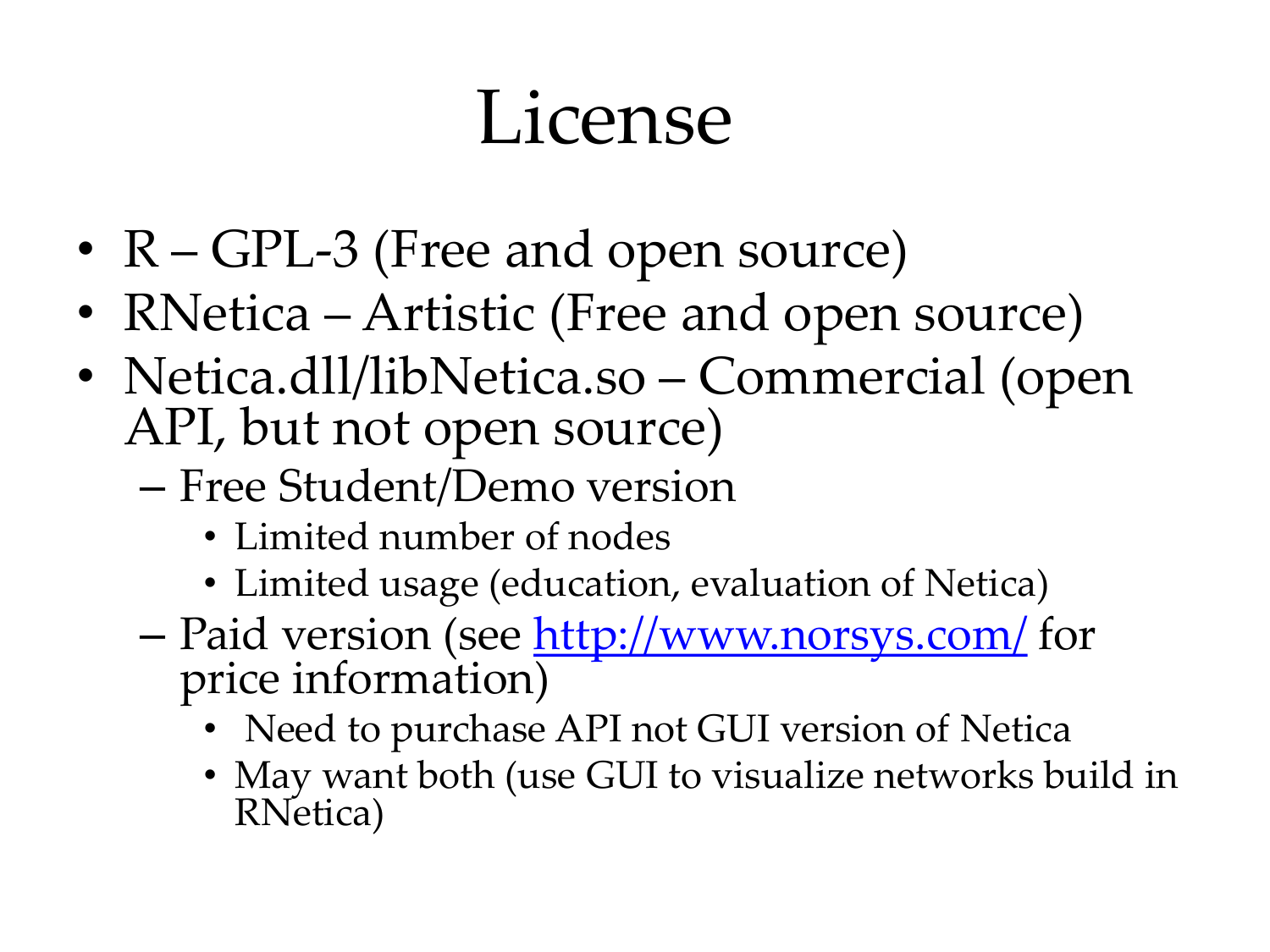# Installing the License Key

- When you purchase a license, Norsys will send you a license key. Something that looks like: "+Course/FloridaSU/Ex15-05- 30,120,310/XXXXX" (Where I've obscured the last 5 security digits)
- To install the license key, start R in your project directory and type:

```
> NeticaLicenseKey <- "+Course/FloridaSU/Ex15-05-
30,120,310/XXXXX"
```
> q("yes")

- Restart R and type > library(RNetica)
- If license key is not installed, then you will get the limited/student mode. Most of these examples will run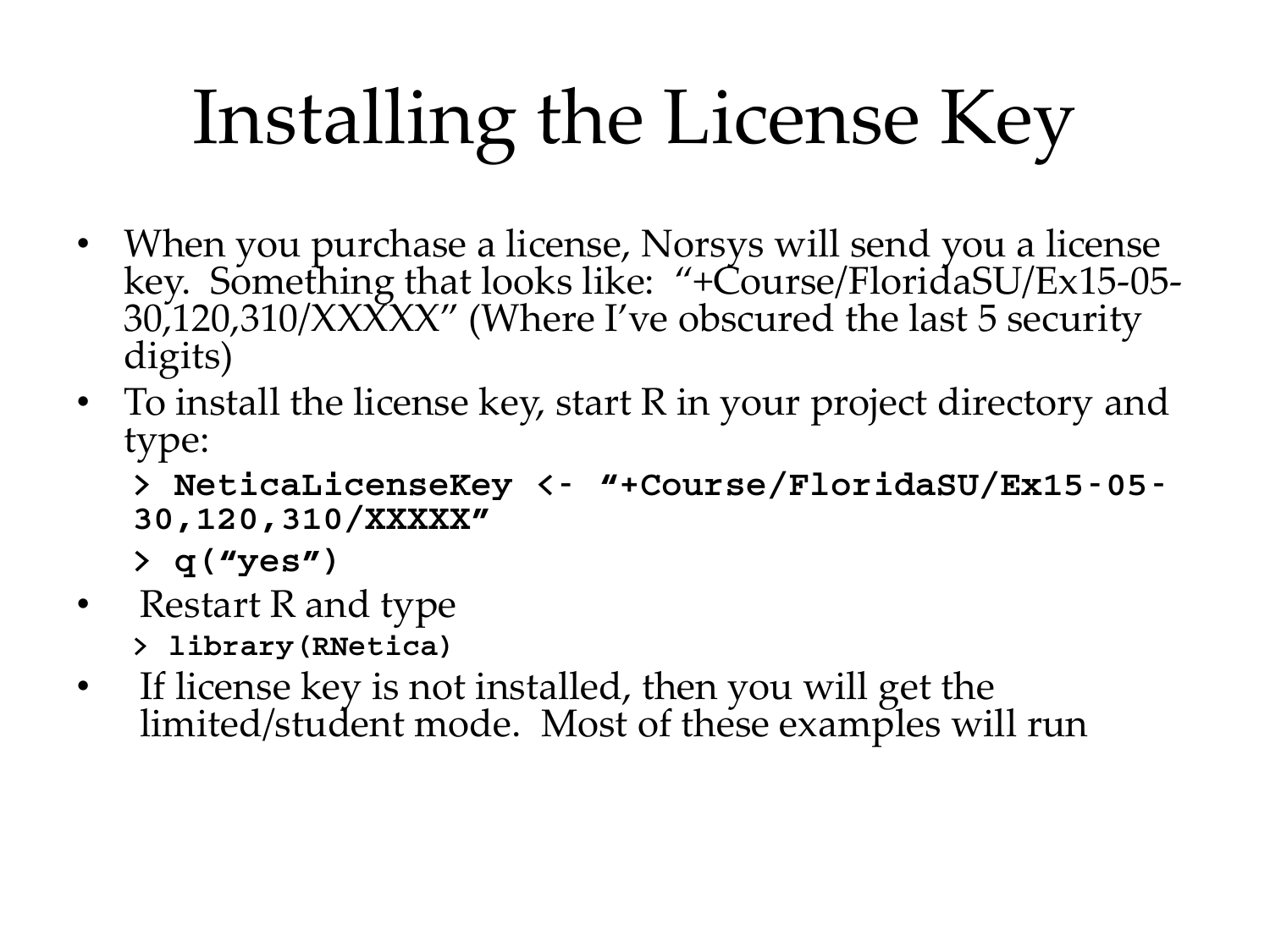# The R heap and the Netica heap

- R and Netica have two different workspaces (memory heaps)
- R workspace is saved and restored automatically when you quick and restart R.
- Netica heap must be reconnected manually.

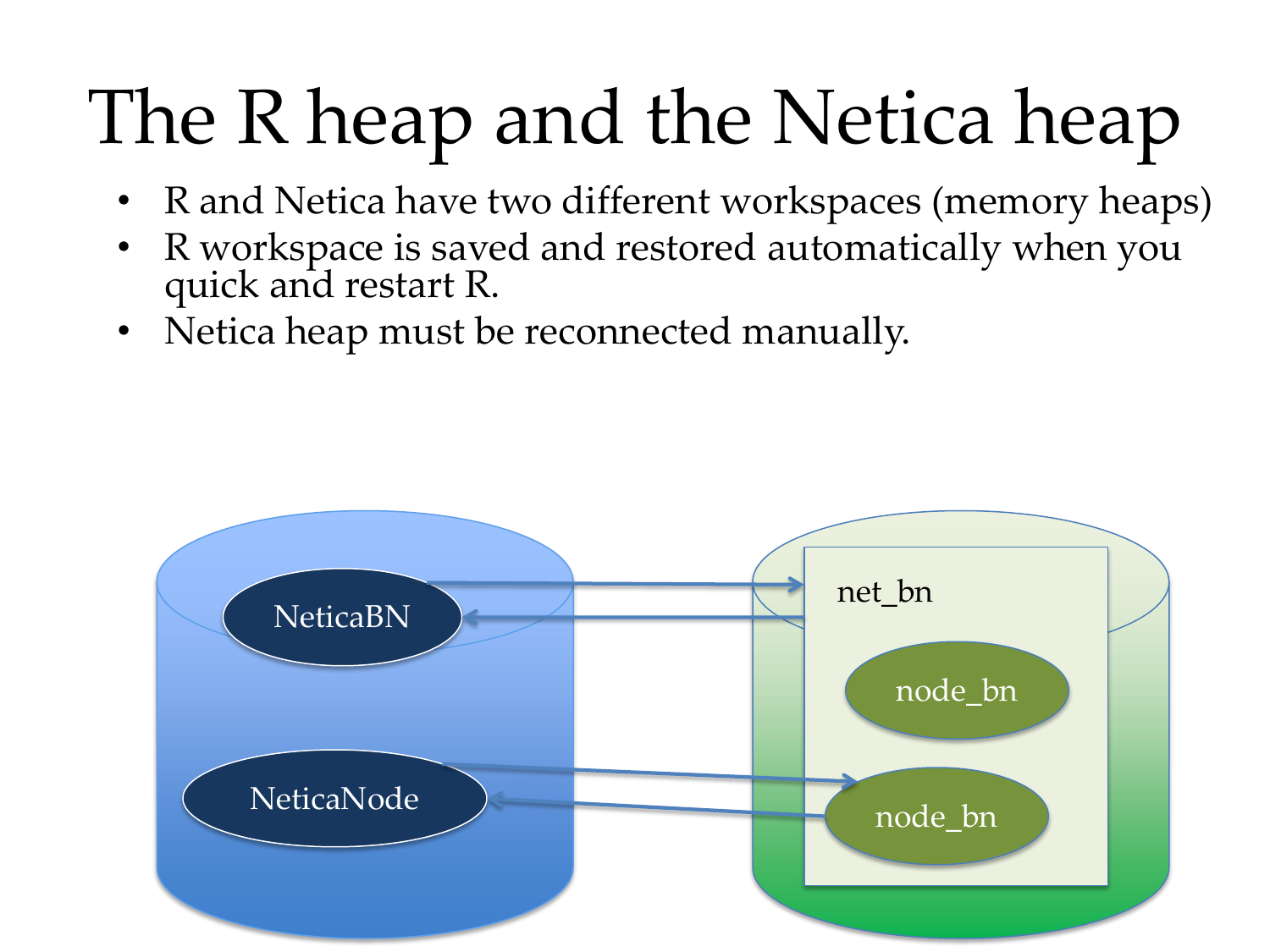## Active and Inactive pointers

- When RNetica creates/finds a Netica object it creates a corresponding R object
- If the R object is active then it points to the Netica object, and the Netica object points back at it
- If the pointer gets broken (saving & restarting R, deleting the network/node) then the R object becomes inactive.
- The function is.active(nodeOrNet) test to see if the node/net is active

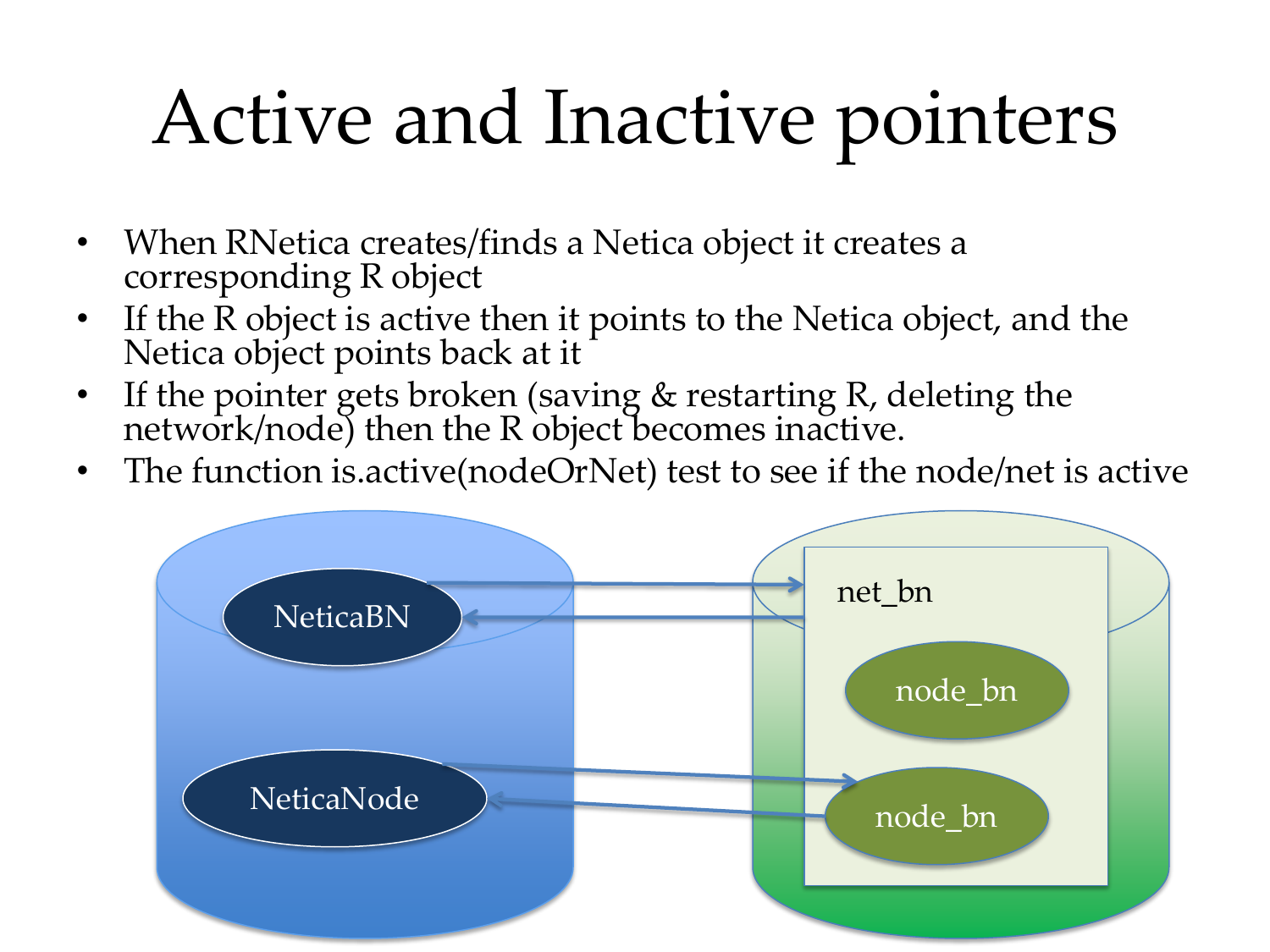# Tips for Dealing with Memory

- Call DeleteNetwork (net) when finished finished with net to deactivate nodes
- Save network with  $W$ riteNetworks (net, path) before quitting R
- net <- ReadNetworks (net) will read network from wherever it was last saved
- Refresh nodes with **nodes**  $\leq$ NetworkAllNodes(net)

– Then access individual nodes by nodes\$name

• Use nodesets to mark groups of nodes for retrieval (e.g., observables and reporting variables)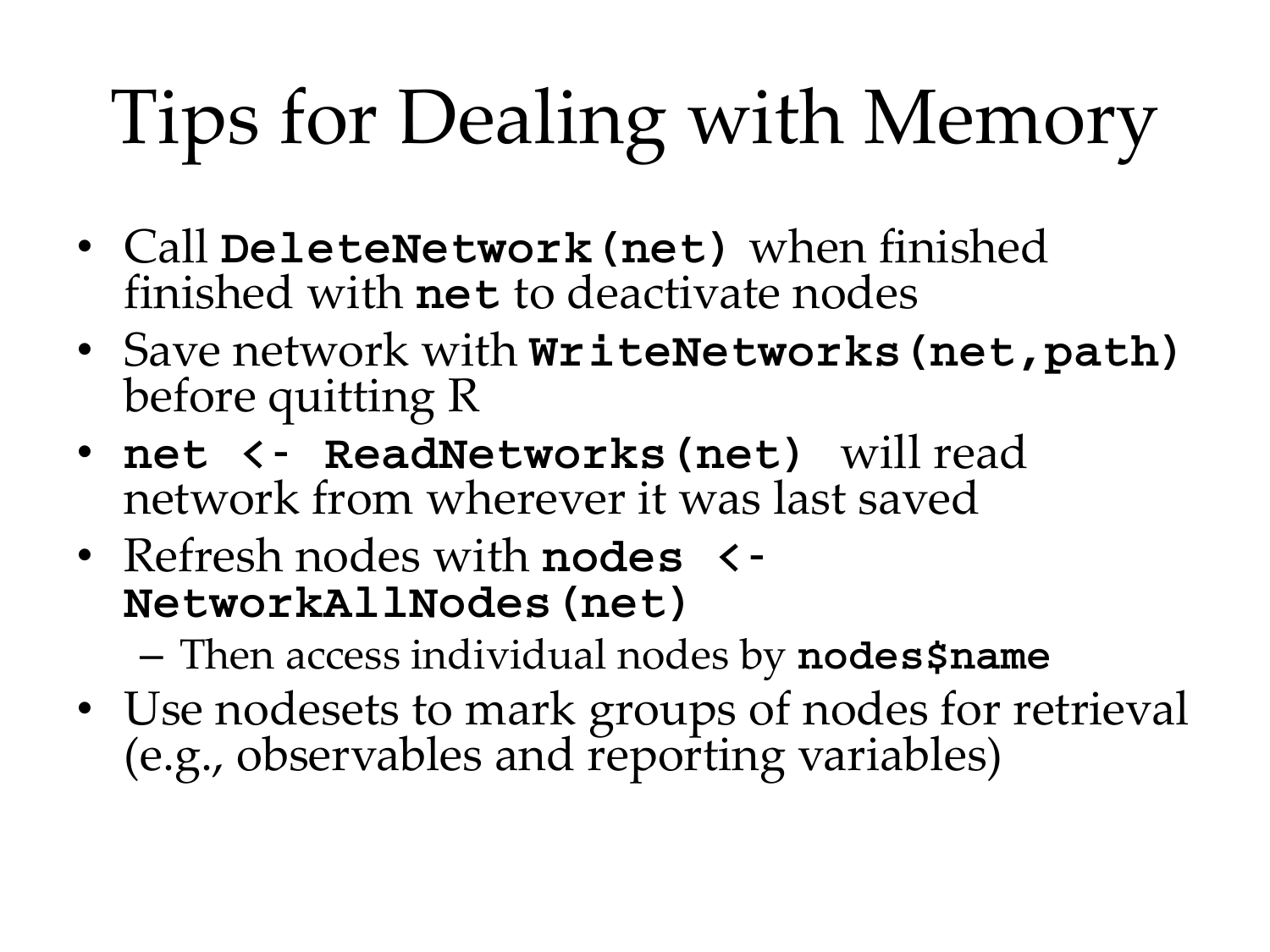## Example IRT5 net

- ## Script for reading the IRT 5 network ## Read from file
- irt5 <- ReadNetworks("T:/Documents/R/winlibrary/2.13/RNetica/sampleNets/IRT5.dne" )
- ## Find the proficiency node
- irt5.theta <- NetworkFindNode(irt5,"Theta")
- ## Find the observable nodes
- irt5.x <- NetworkFindNode(irt5,

 $paste("Item", 1:5, sep = "")$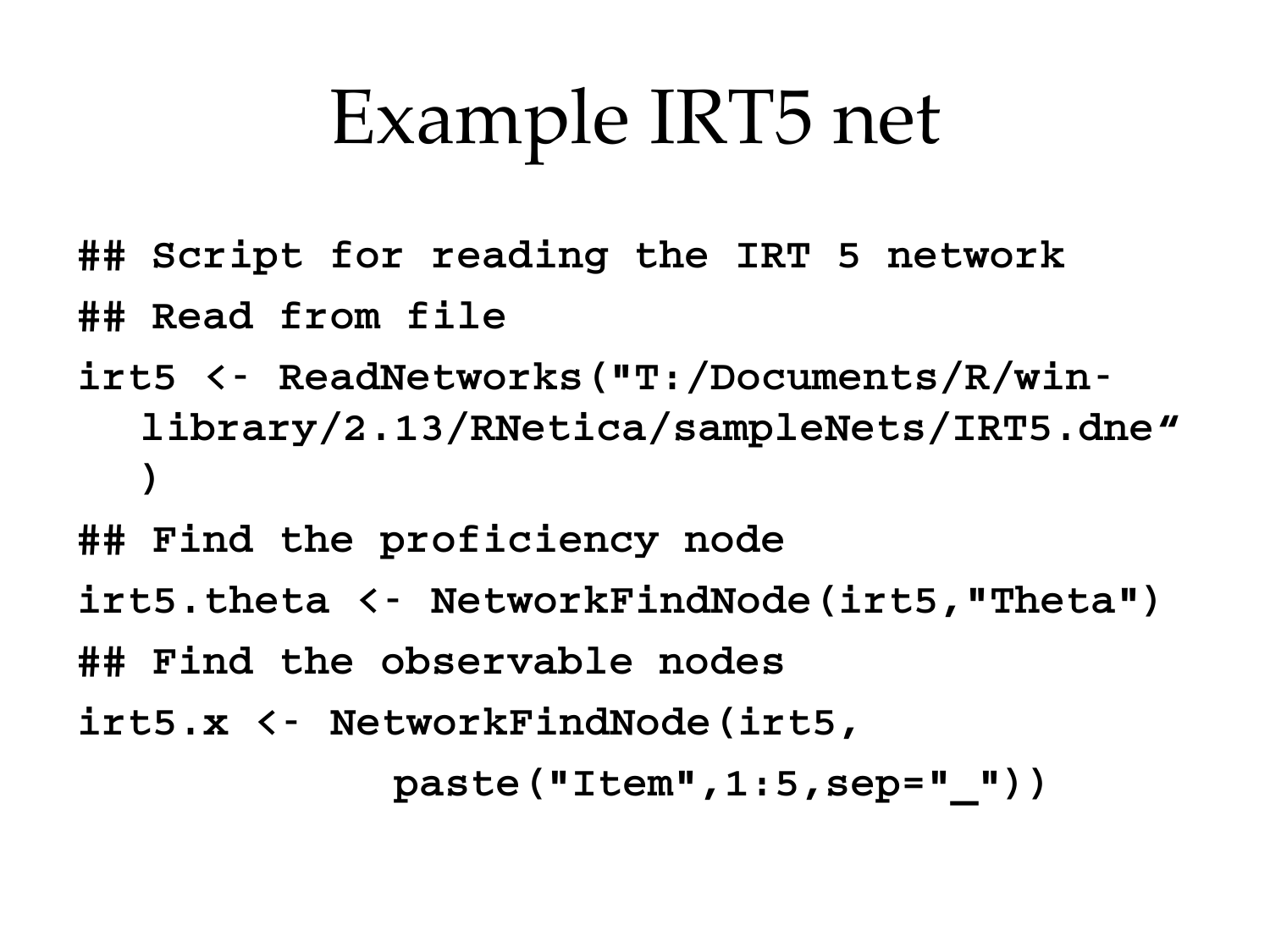#### Netica Names

- Certain Netica objects (particularly, networks, nodes and node states) have names which must follow general variable naming conventions:
	- Start with a letter
	- Only contain letters, numbers and "\_"
	- No more than 40 chars
- Function is.IDname(str) checks rule, function as.IDname(str) coerces str to follow rules
- Be wary of long names, Netica sometimes internally adds symbols to names (particularly names of stub variables) so that names which are too long can fail at a later date.
- In addition to the name, networks, nodes and states have a title which does not have these restrictions.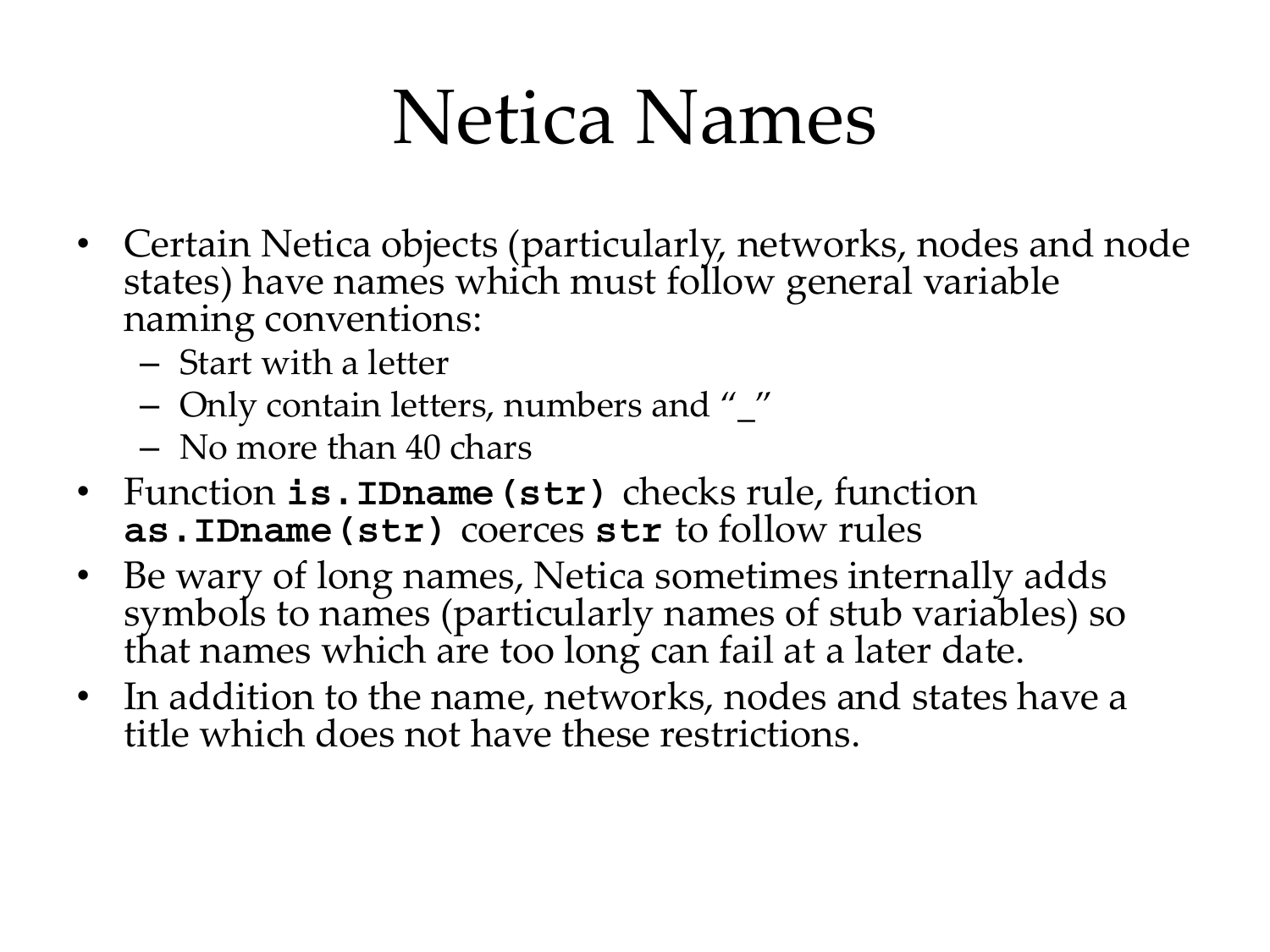#### Conditional Probability Tables (CPTs)

#### **Conditional Probability Frame (CPF)**

| $>$ arf |  |              |    |                       |    |  |  |  |  |
|---------|--|--------------|----|-----------------------|----|--|--|--|--|
| A       |  |              |    | B C.c1 C.c2 C.c3 C.c4 |    |  |  |  |  |
| 1 a1 b1 |  | $\mathbf{1}$ | 7  | 13 <sub>1</sub>       | 19 |  |  |  |  |
| 2 a1 b2 |  | $\mathbf{2}$ | 8  | 14                    | 20 |  |  |  |  |
| 3 a1 b3 |  | 3            | 9  | 15                    | 21 |  |  |  |  |
| 4 a2 b1 |  | 4            | 10 | 16                    | 22 |  |  |  |  |
| 5 a2 b2 |  | 5            | 11 | 17                    | 23 |  |  |  |  |
| 6 a2 b3 |  | 6            | 12 | 18                    | 24 |  |  |  |  |

A & B are parents, C is child

Subclass of data.frame

**Conditional Probability Array (CPA)**

|   | > arfa       |            |     |              | , , $C = c3$   |  |  |  |  |
|---|--------------|------------|-----|--------------|----------------|--|--|--|--|
|   | , , $C = c1$ |            |     |              |                |  |  |  |  |
|   |              |            |     |              | B              |  |  |  |  |
|   | B            |            |     | ${\bf A}$    | b1 b2 b3       |  |  |  |  |
|   | A b1 b2 b3   |            |     |              | a1 13 14 15    |  |  |  |  |
|   | a1 1 2 3     |            |     |              | a2 16 17 18    |  |  |  |  |
|   | a2 4 5 6     |            |     |              |                |  |  |  |  |
|   |              |            |     | , , $C = c4$ |                |  |  |  |  |
|   | , , $C = c2$ |            |     |              |                |  |  |  |  |
|   |              |            |     |              | B              |  |  |  |  |
|   | B            | A b1 b2 b3 |     |              |                |  |  |  |  |
| A | b1 b2 b3     |            |     |              | a1 19 20 21    |  |  |  |  |
|   | a1 7 8       |            | - 9 |              | a2 22 23 24    |  |  |  |  |
|   | a2 10 11 12  |            |     |              |                |  |  |  |  |
|   |              |            |     |              | attr(,"class") |  |  |  |  |
|   |              |            |     |              | $[1]$ "CPA"    |  |  |  |  |
|   |              |            |     |              | "array"        |  |  |  |  |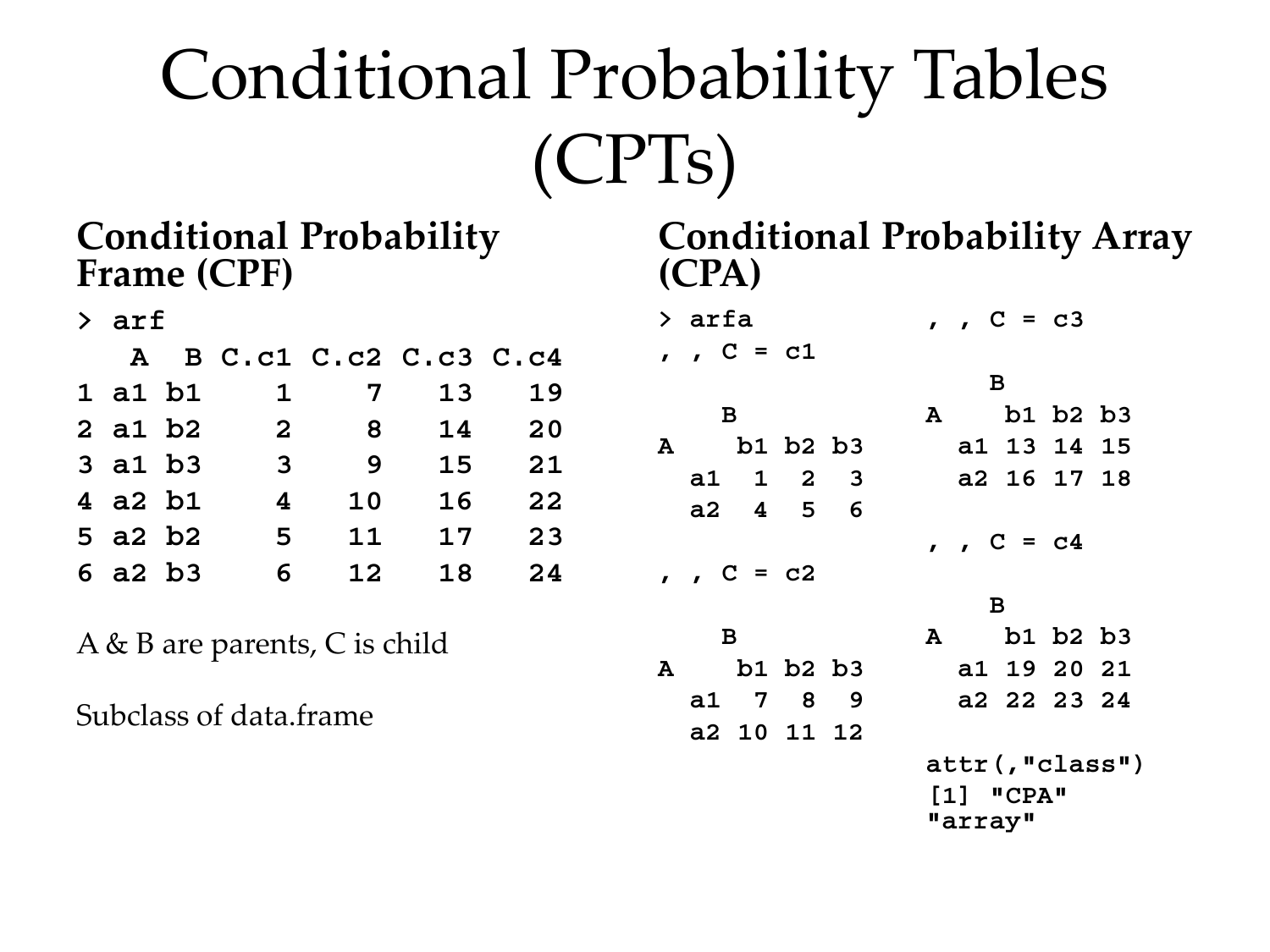#### CPAs and CPFs

- Use **as. CPA()** and **as. CPF()** to translate between the representations
- The expression **NodeProbs (node)** gets (and with  $\zeta$ - sets) the CPT of node as an CPA
- The expression  $\text{node}[]$  gets (and with  $\texttt{<}$  sets) the CPT of node as a CPF
- Internally node [selection] <- value is more efficient than NodeProbs(node)[selection] <- value if only a subset of the CPT is to be change.
- CPT tools package exists to collect design patterns for CPFs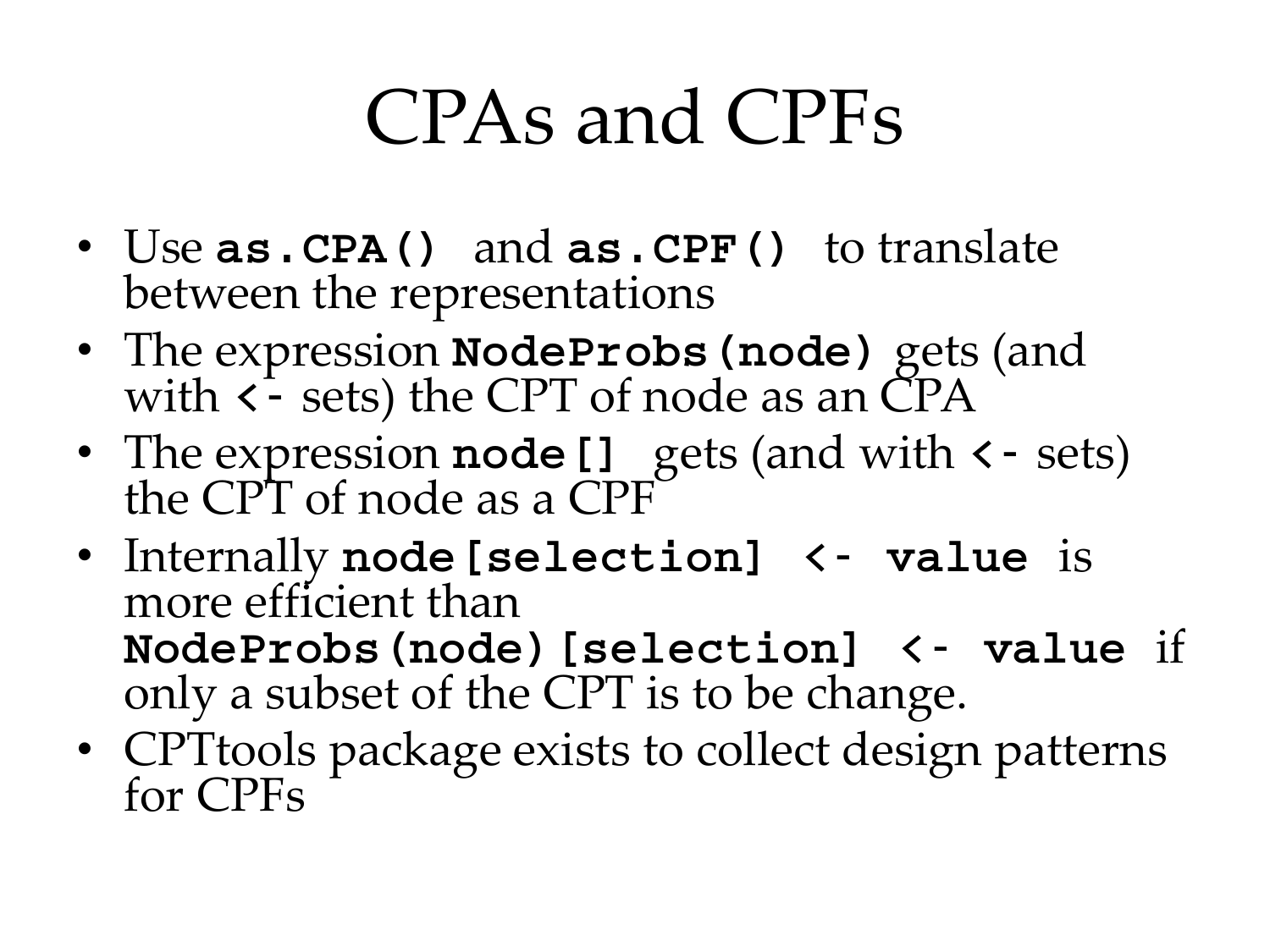## Extract.NeticaNode (node[])

- **node []** extracts/sets the whole table.
- node[[]] extracts ( no setter) only the numeric part
- node [selection] has several effects depending on selection (see help ("Extract.NeticaNode") )
	- List of integers or state names selects single roll
	- Vector or blank or "\*" or EVERY\_STATE in list selects multiple rows
	- Named list selects parents by name
	- Single integer selects a single row
	- Data frame argument selects multiple rows
	- Follows R convention of starting indexes at 1 (not Netica convention of starting indexes at 0).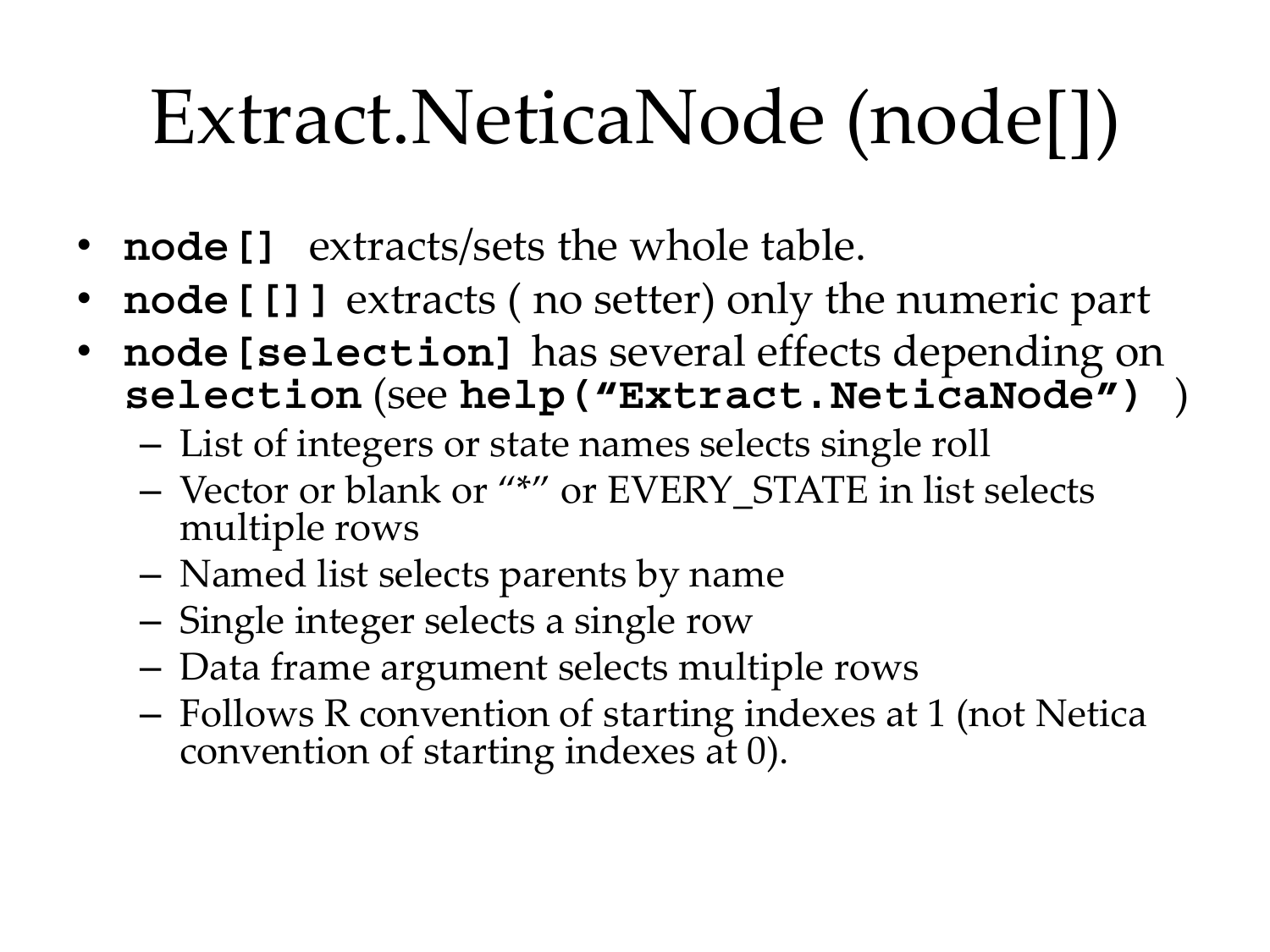## node[selection] <- value

- If value is a single number it is replicated as needed
- If value has one fewer columns than there are number of states, the last column is calculated by normalization (very handy for binary variables)
- If value is the name of a state it will generate a logical function for that row.
- In the expression node  $[$ ]  $\prec$  value, if value is a data.frame, then only the selected rows will be effected
- See help ("Extract.NeticaNode") for details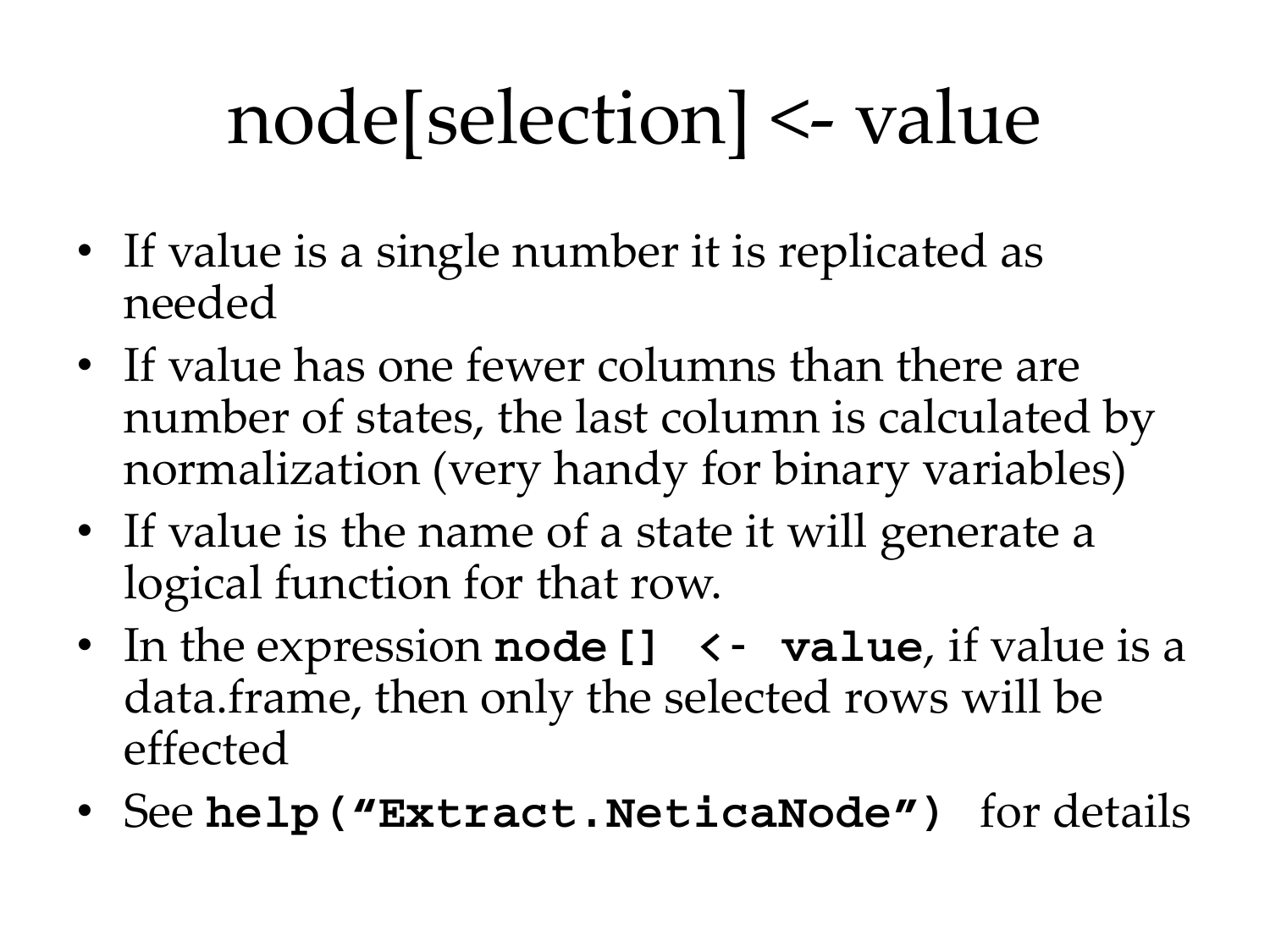#### Nodesets

- Netica maintains a list of node sets (which is basically just a vector of strings)
- NodeSets (node) returns the list of sets a node belongs to
- Use that function with <- to change the node sets
	- NodeSets(node) <
		- c("setname",NodeSets(node)
- The expression NetworkNodesInSet(net,name) returns a list of nodes in the set.
- Typical node set names: Observables, Proficiencies, ReportingVars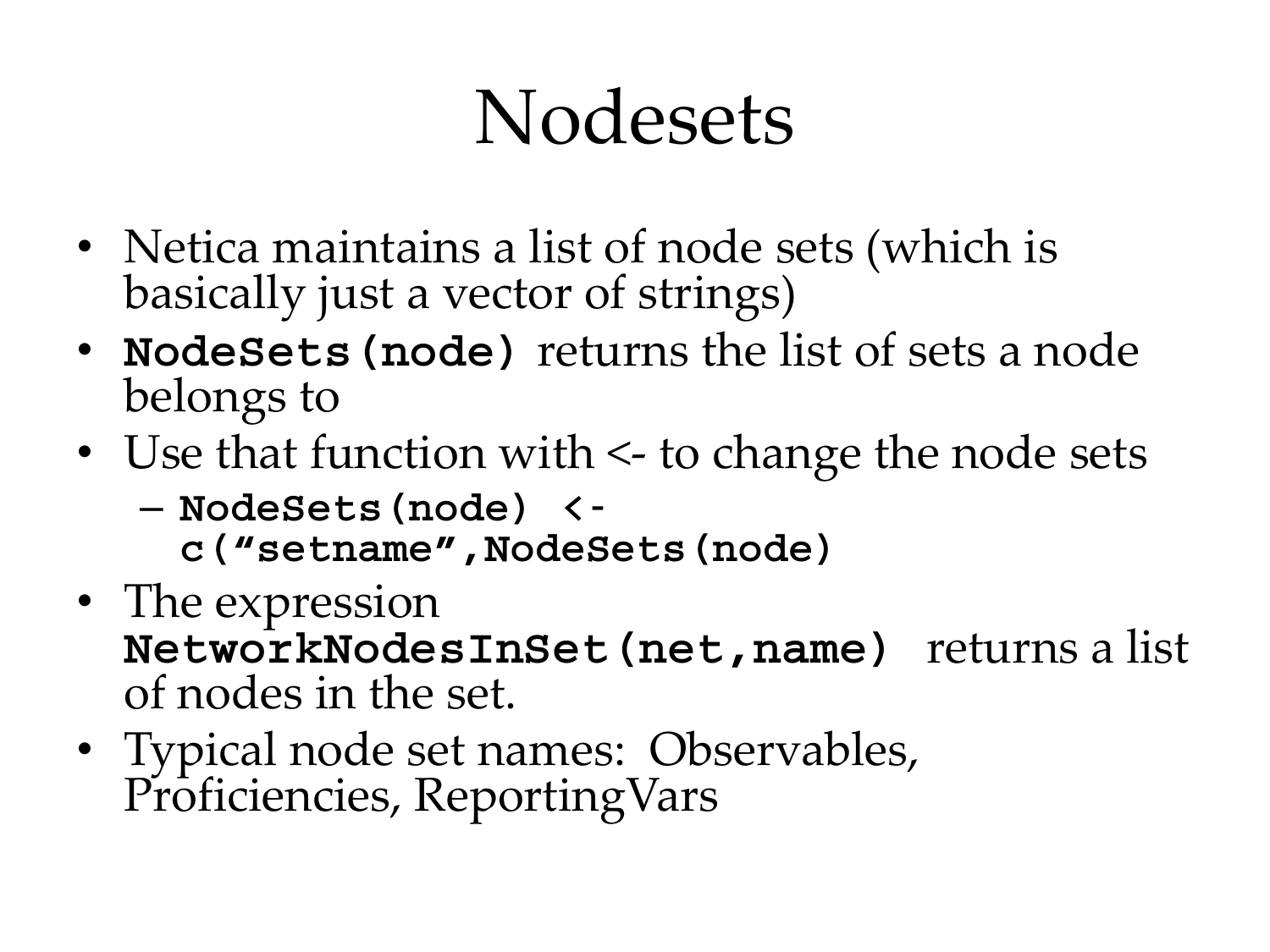#### Node sets are useful in restoring networks

miniACED <- ReadNetworks(miniACED) reportingVars <-

NetworkNodesInSet(miniACED,"ReportingVars") for (node in reportingVars) { cat("\nBeliefs for node",NodeName(node),"\n") print(NodeBeliefs(node)) }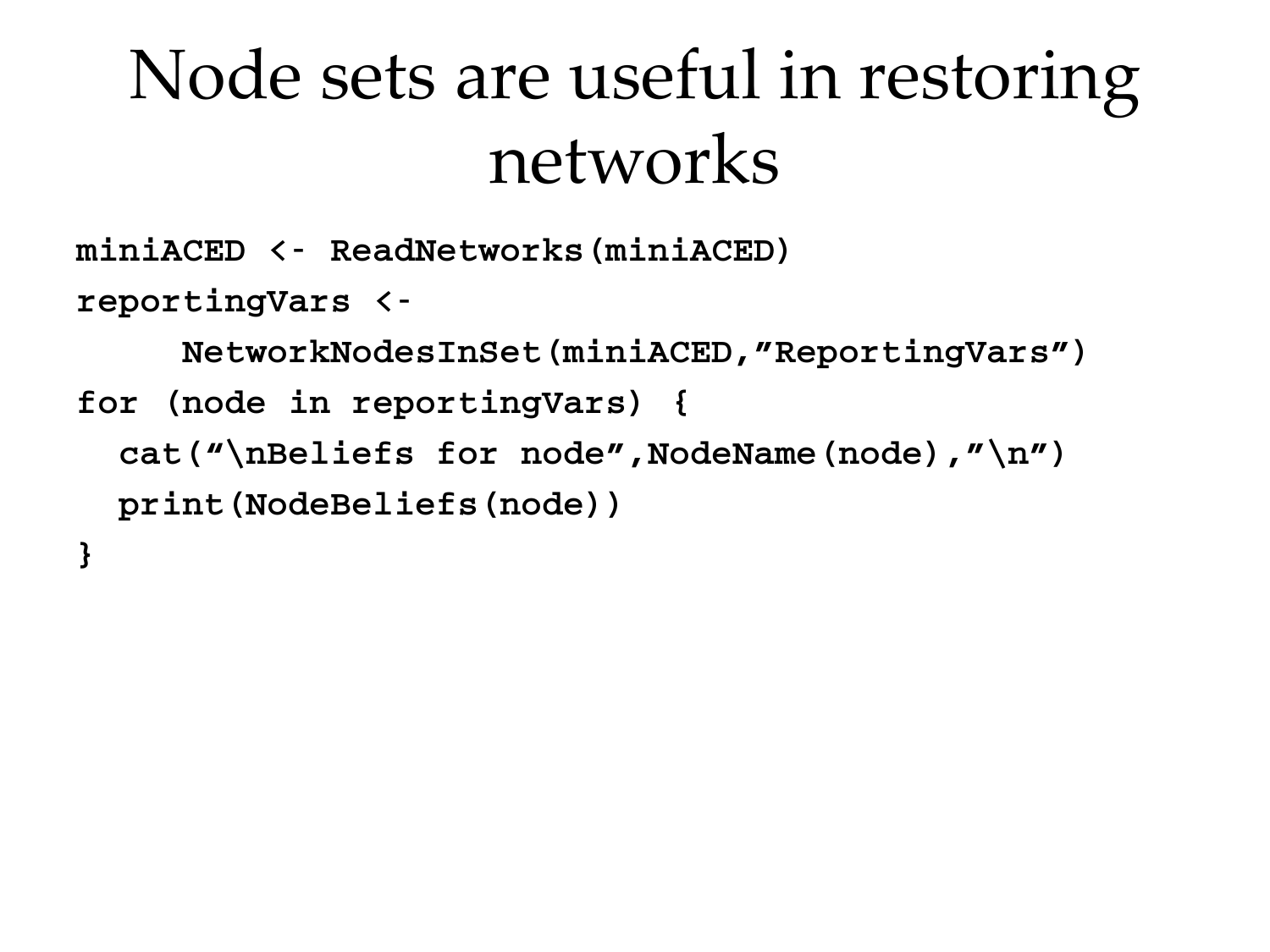#### NodeKinds

NodeKind (node) gets (sets with  $\le$ )

- "Nature" regular random variable
- "Decision" deterministic, used with decision nets
- "Utility" continuous, used with decision nets
- "Constant" usually continuous, used in formulae
- "Stub" created when edge is disconnected from a node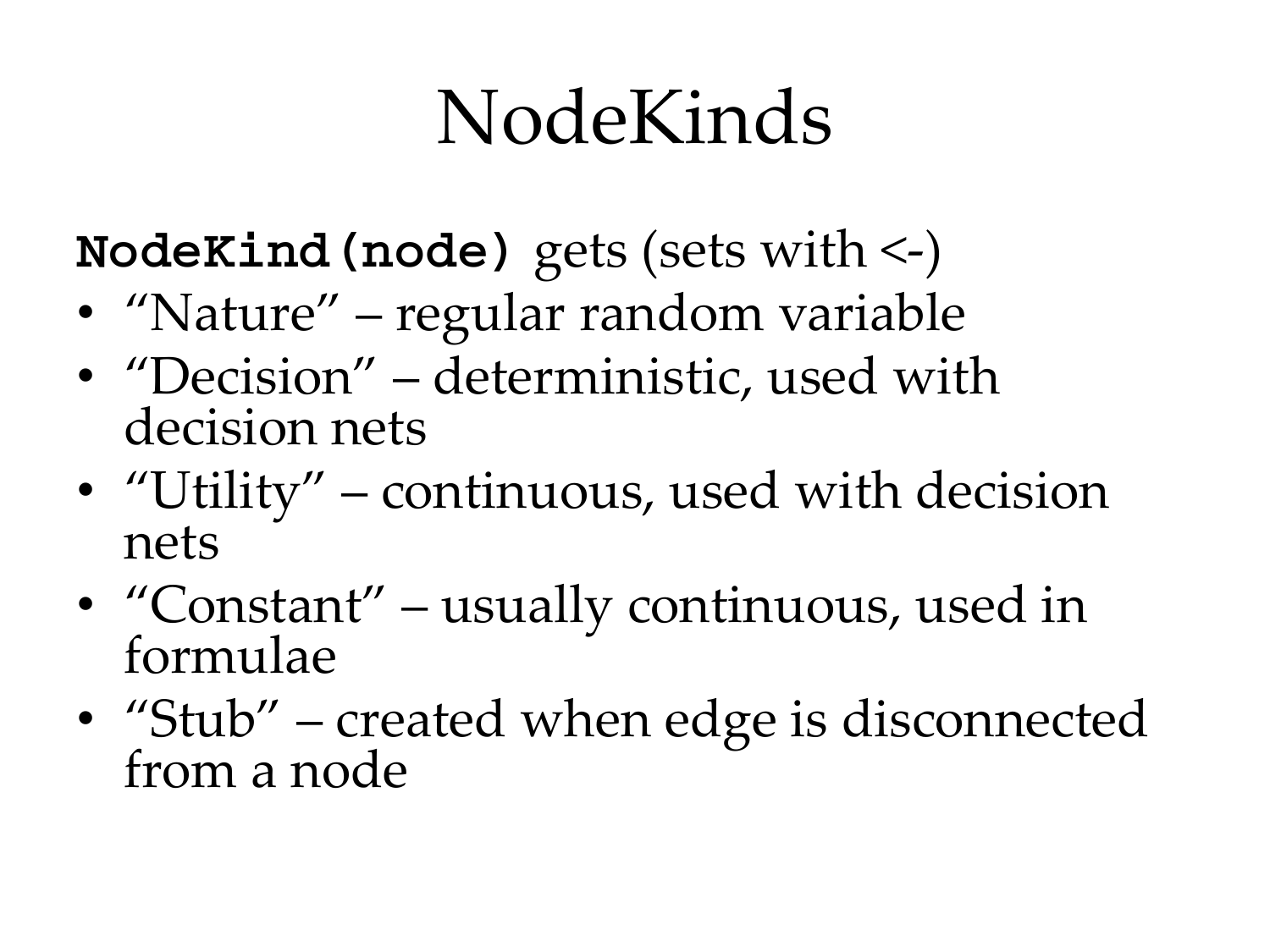#### Continuous Nodes

- Netica is mostly designed around discrete nodes but allows continuous nodes
- NodeLevels (node) when node is continuous gets/sets cut points for discretizing the node (including upper and lower endpoints)
- Most uses of continuous nodes require them to be discretized, exceptions:
	- Used as constants in formulas
	- Used as utilities in decision nets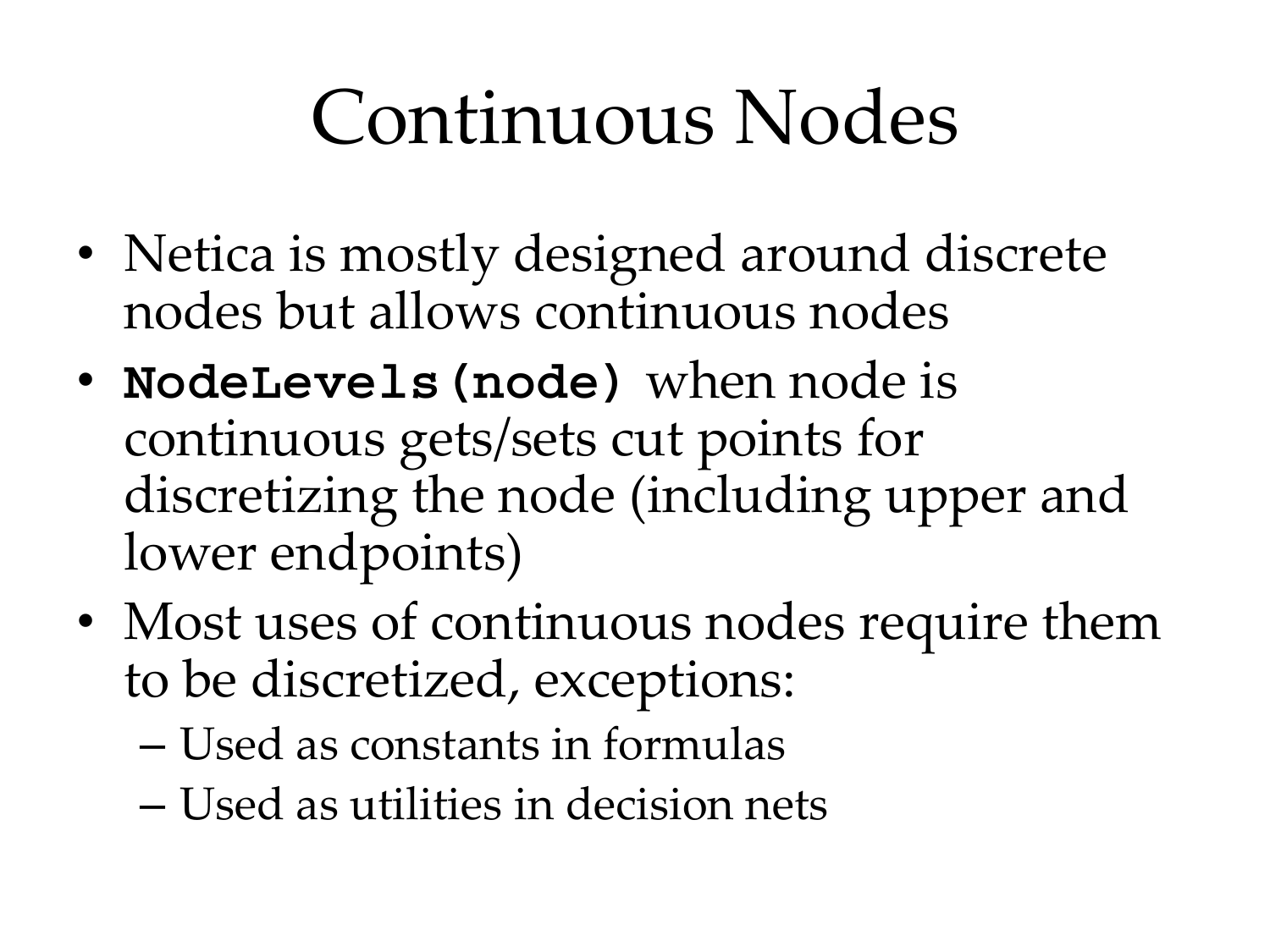#### Numeric Nodes

- Using NodeLevels (node) with a discrete node associates numeric values with each state of the node.
- *Numeric nodes* are nodes that are either discrete nodes made numeric, or continuous nodes made discrete
- Certain functions require these numeric nodes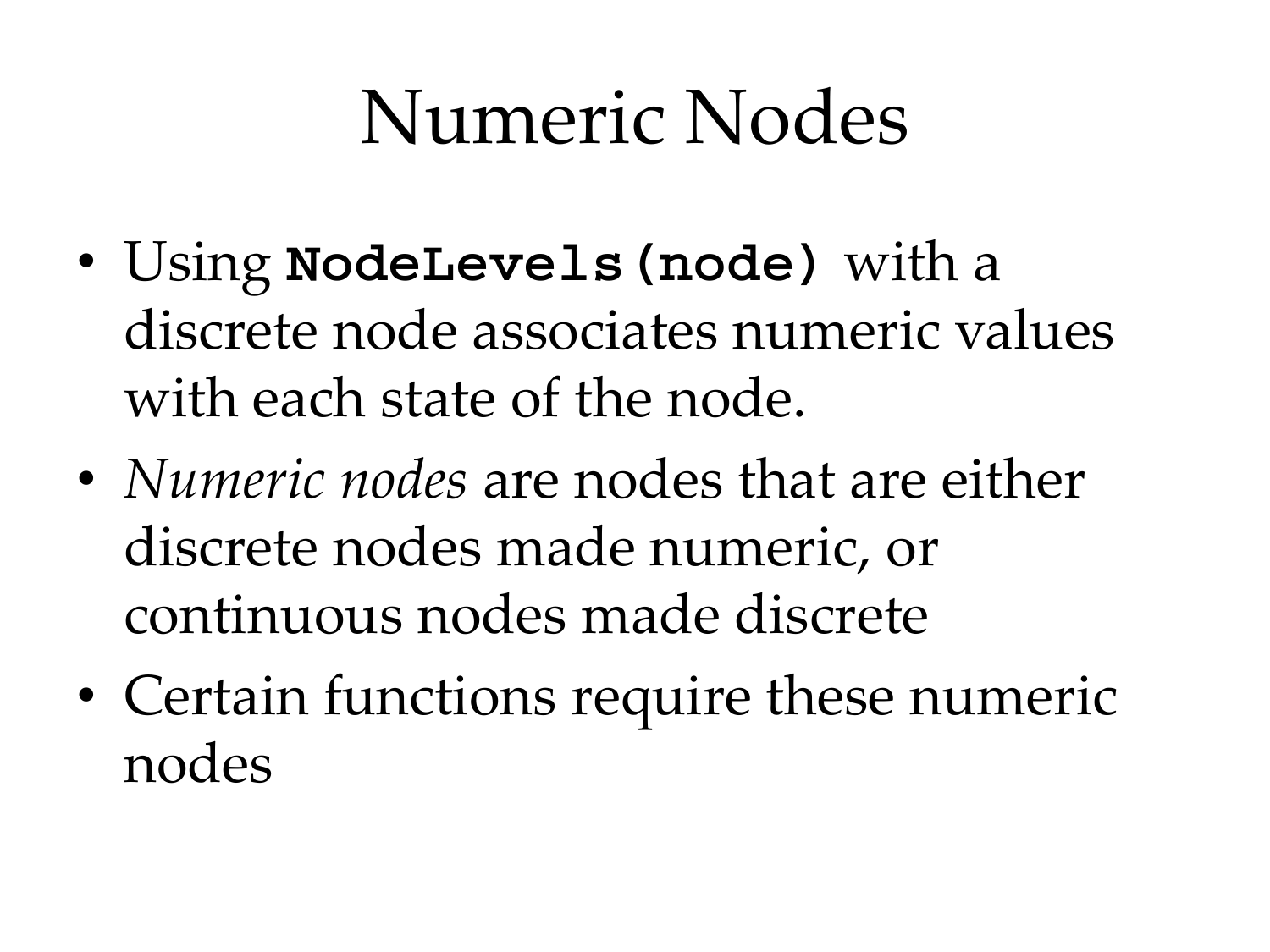#### **RNETICA FUNCTIONS GROUPED BY TOPIC**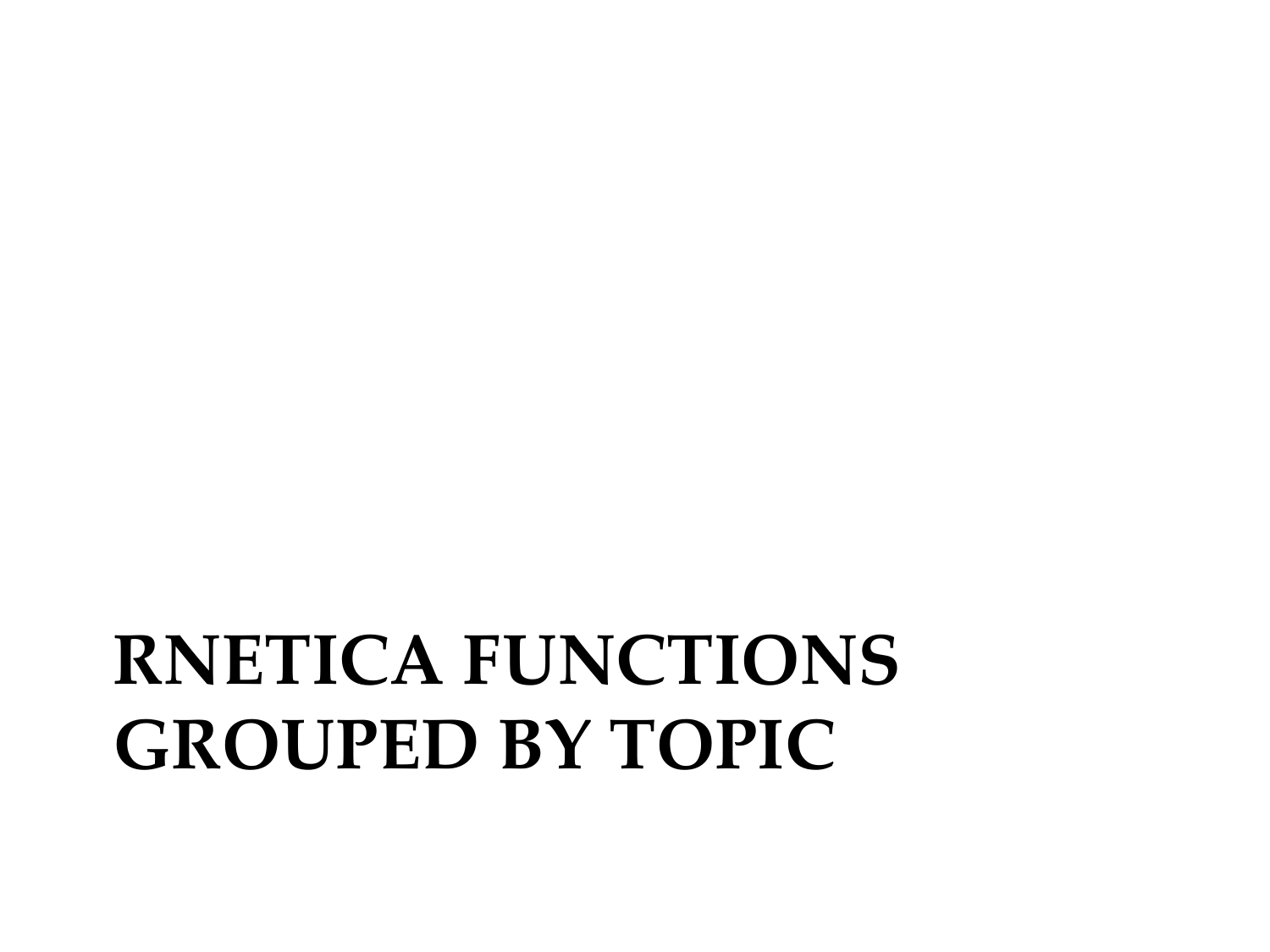#### R-Netica interface

- StartNetica() ## called by library(RNetica)
- StopNetica()
- NeticaVersion
- ReportErrors() ## called by most RNetica functions
- ClearAllErrors()
- is.active(obj)
- is.IDname(str), as.IDname(str)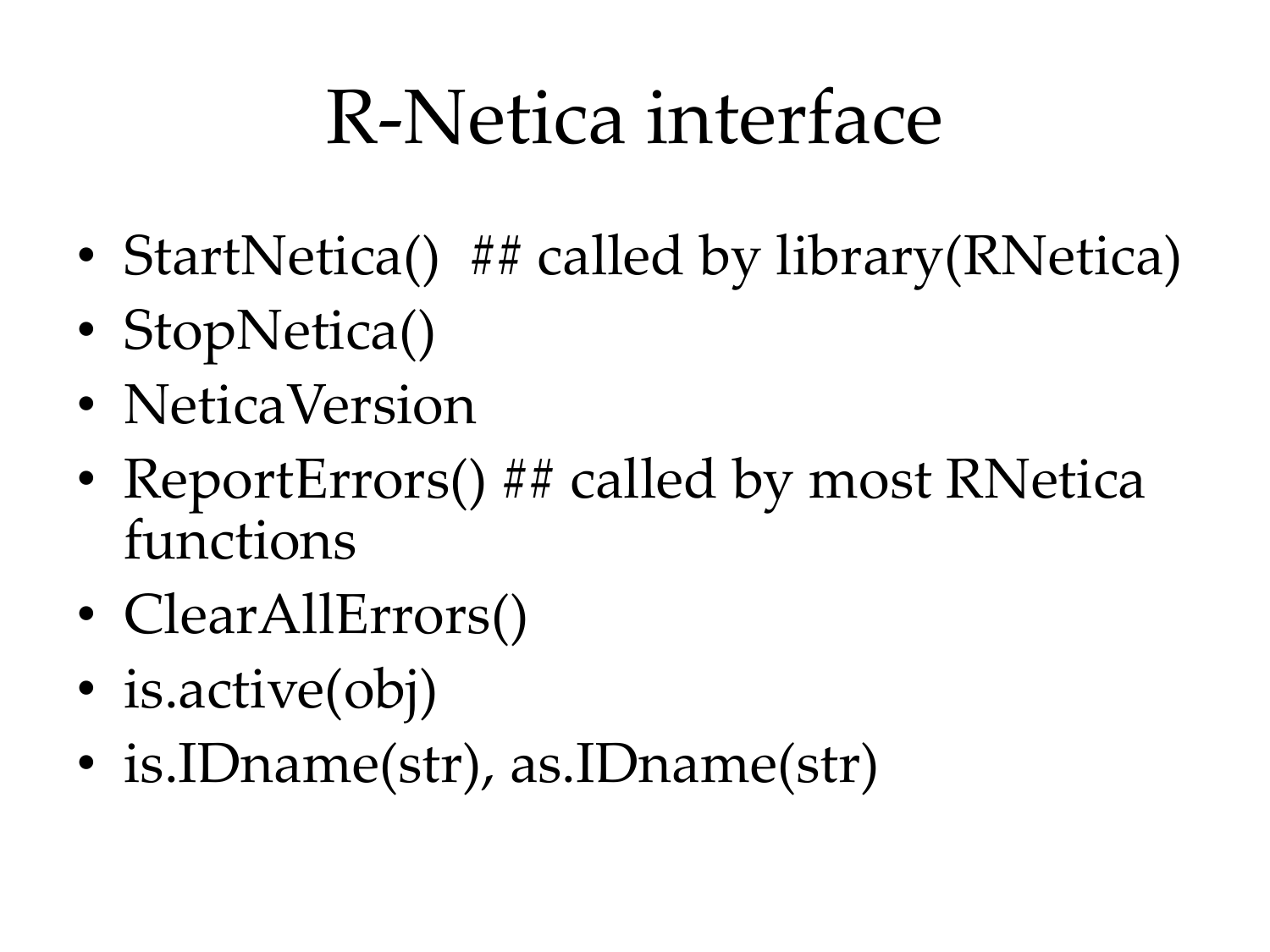## Network Management

- CreateNetwork(name)
- DeleteNetwork(net)
- GetNthNetwork(n)
- GetNameNetworks(names)
- CopyNetworks(nets)
- WriteNetworks(nets, paths)
- ReadNetwors(paths)
- GetNetworkFilename(net)
- is. Netica BN(obj)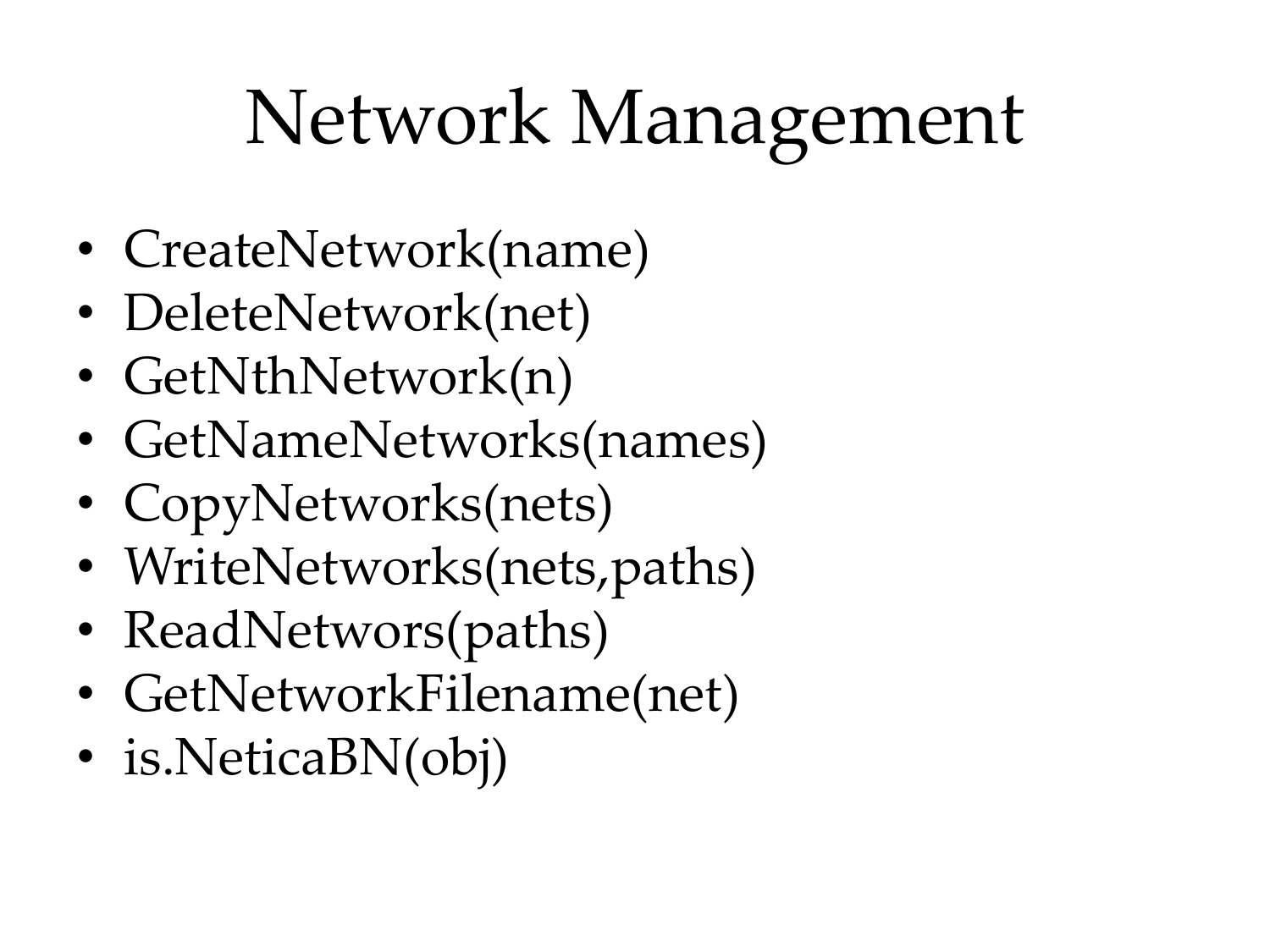#### Network Metadata

- NetworkName(net) ; NetworkName(net) <- value
- NetworkTitle(net); NetworkTitle(net) <value
- NetworkComment(net); NetworkComment(net) <- value
- NetworkUserField(net,fieldname); NetworkUserField(net,fieldname) <- value
- Network AllUserFields(net)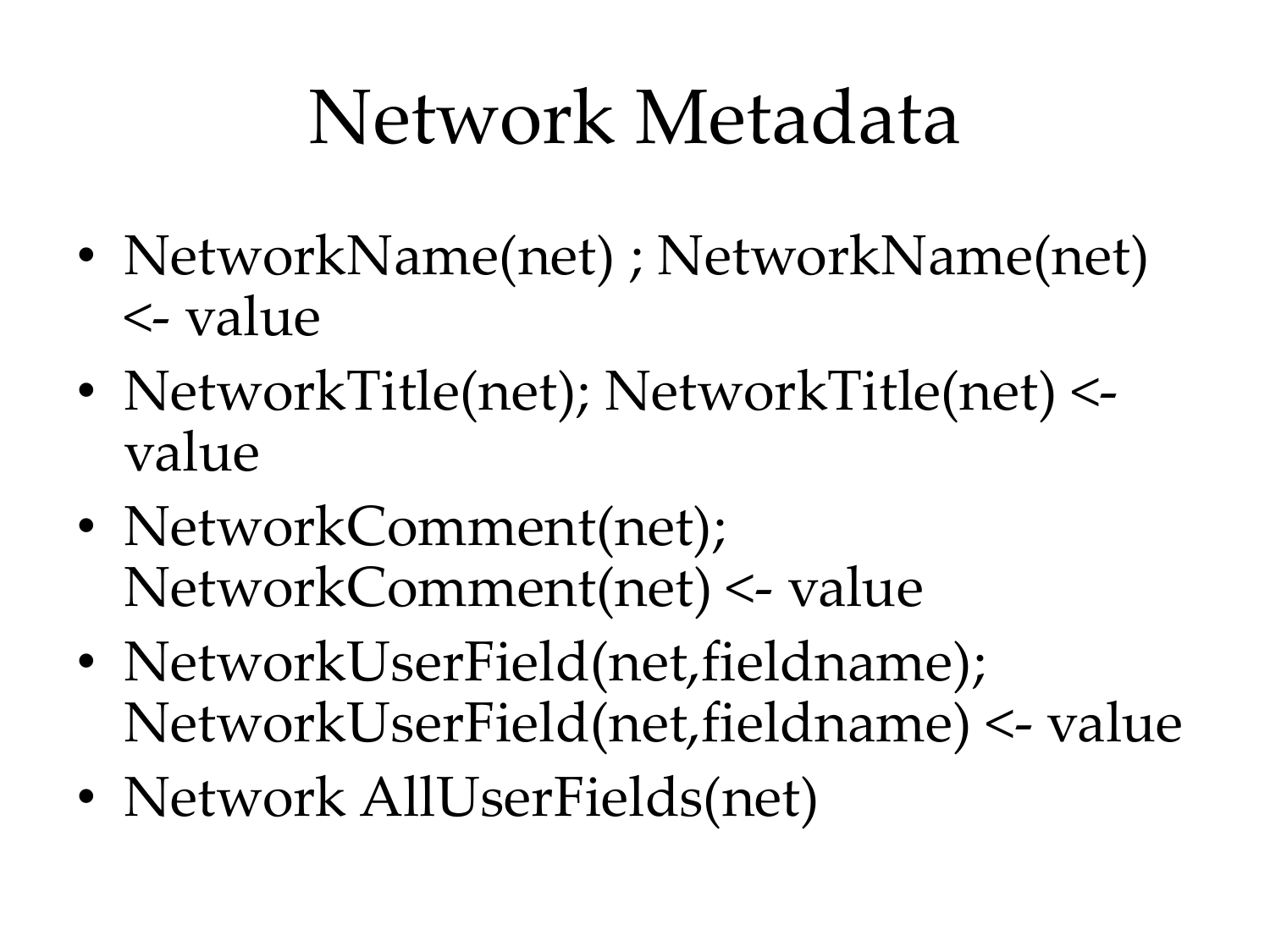## Node Management

- NewDiscreteNode(net, names, states)
- NewContinuousNode(net, names)
- DeleteNodes(nodes)
- CopyNodes(nodes,newnames,newnet)
- is.NeticaNode(obj)
- is.discrete(node); is.continuous(node)
- NodeNet(node)
- NetworkAllNodes(net)
- NetworkFindNodes(net,names)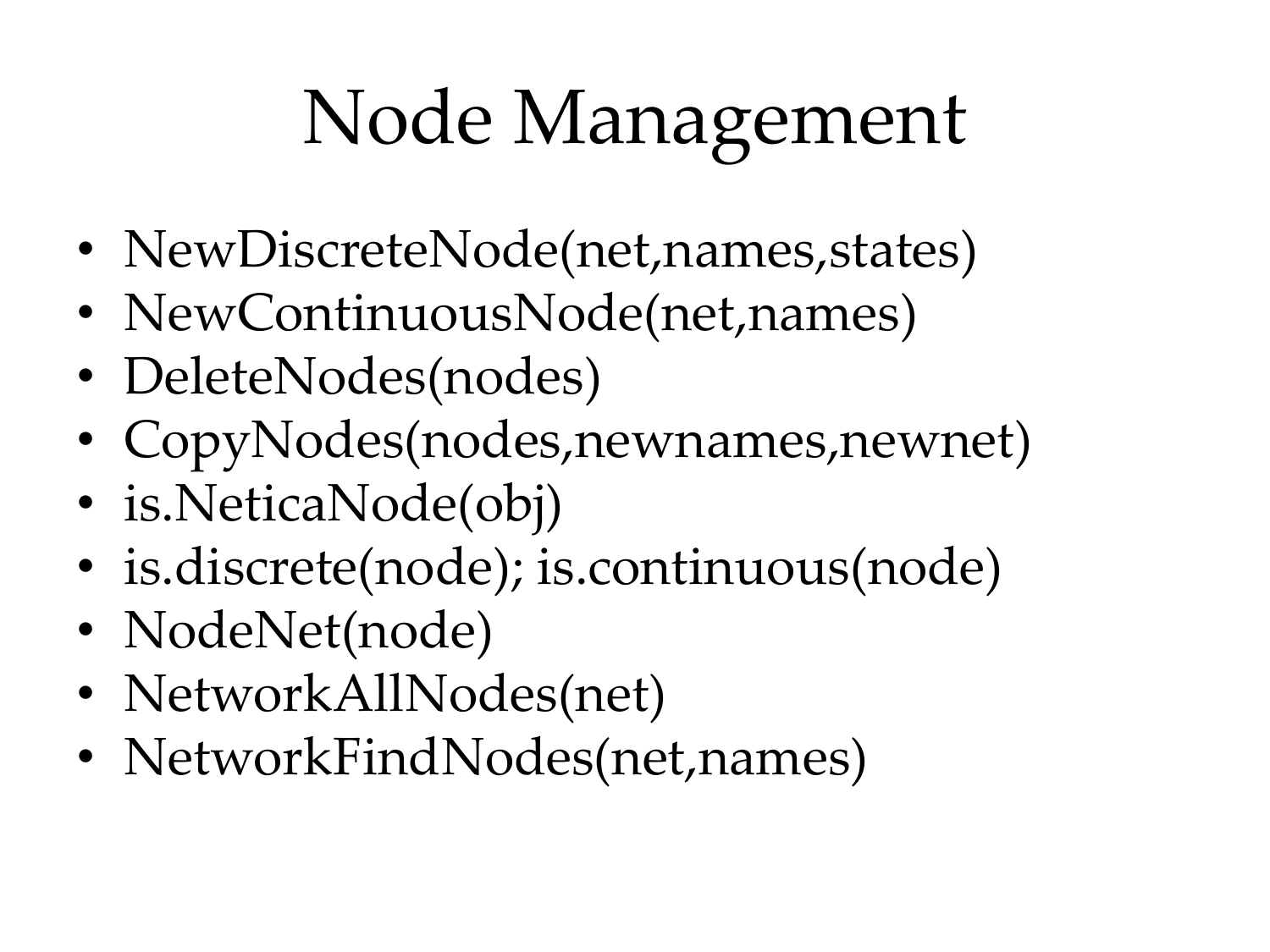#### Node Metadata

- NodeName(node); NodeName(node) <- value
- NodeTitle(node); NodeTitle(node) <- value
- NodeDescription(node); NodeDescription(node) <-value
- NodeUserField(node,fieldname); NodeUserField(node,fieldname)<-value
- NodeAllUserFields(node)
- NodeKind(node); NodeKind(node)<-value
- NodeVisStyle(node); NodeVisStyle(node) <-value
- NodeVisPos(node); NodeVisPos(node)<-value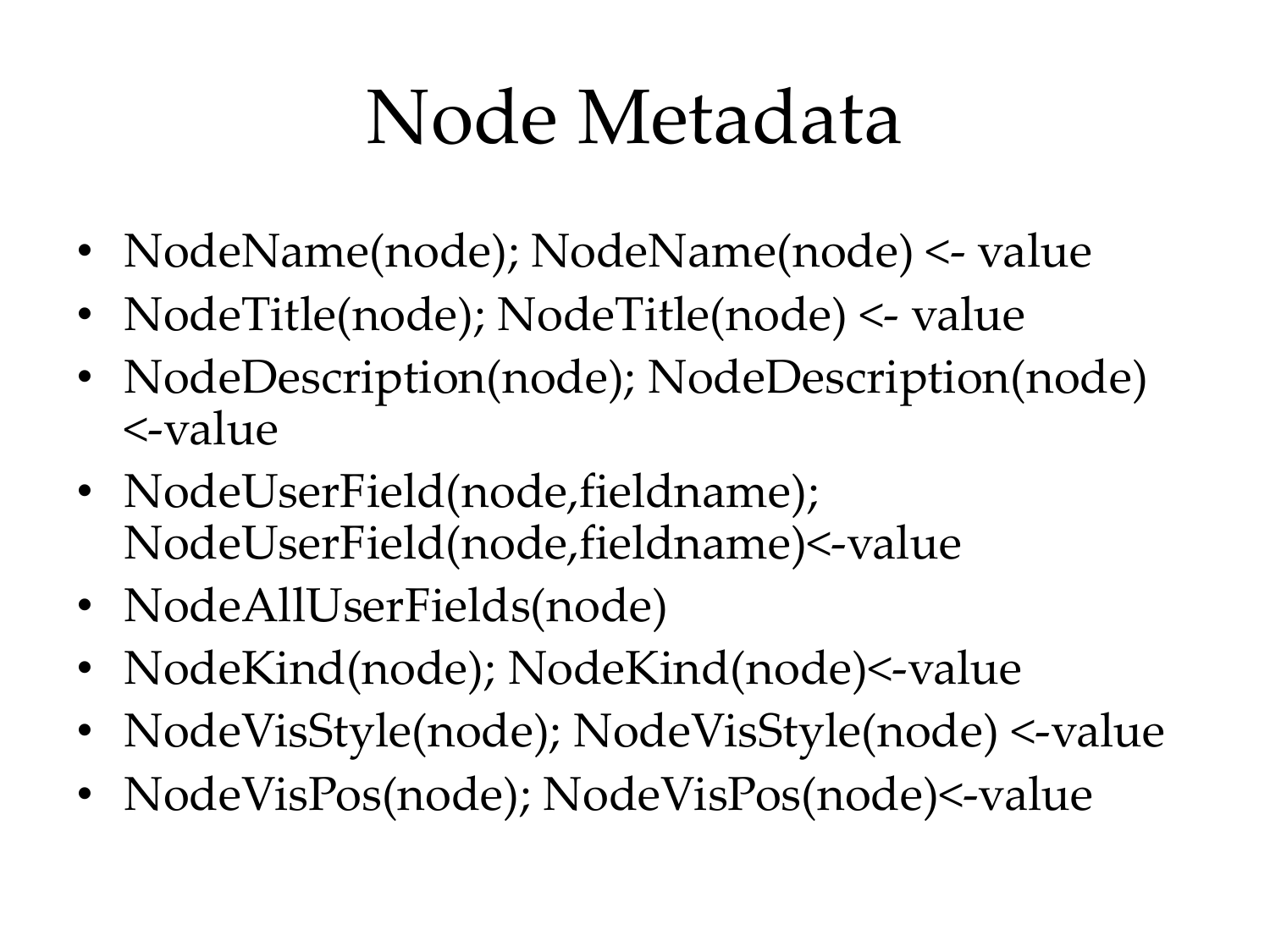#### Node States

- NodeNumStates(node)
- NodeStates(node); NodeStates(node) <values
- NodeStateTitles(node); NodeStateTitles(node) <- values
- NodeStateComments(node); NodeStateComments(node) <-values
- NodeLevels(node); NodeLevels(node) <values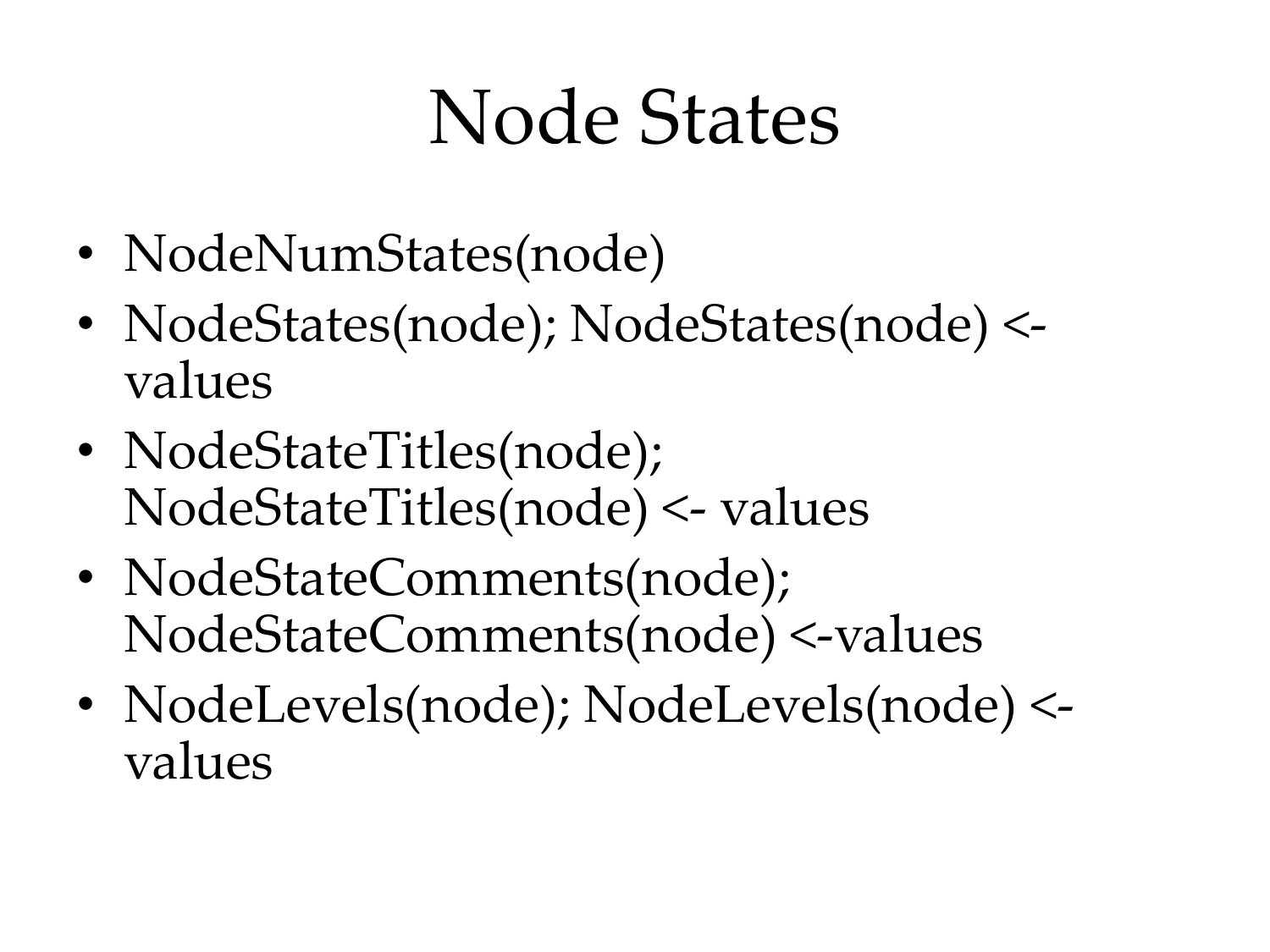#### Node Sets

- NodeSets(node); NodeSets(node) <- values
- NetworkNodesInSet(net, setname)
- NetworkSetPriority(net, setlist)
- NetworkNodeSetColor(net,setname,newc olor)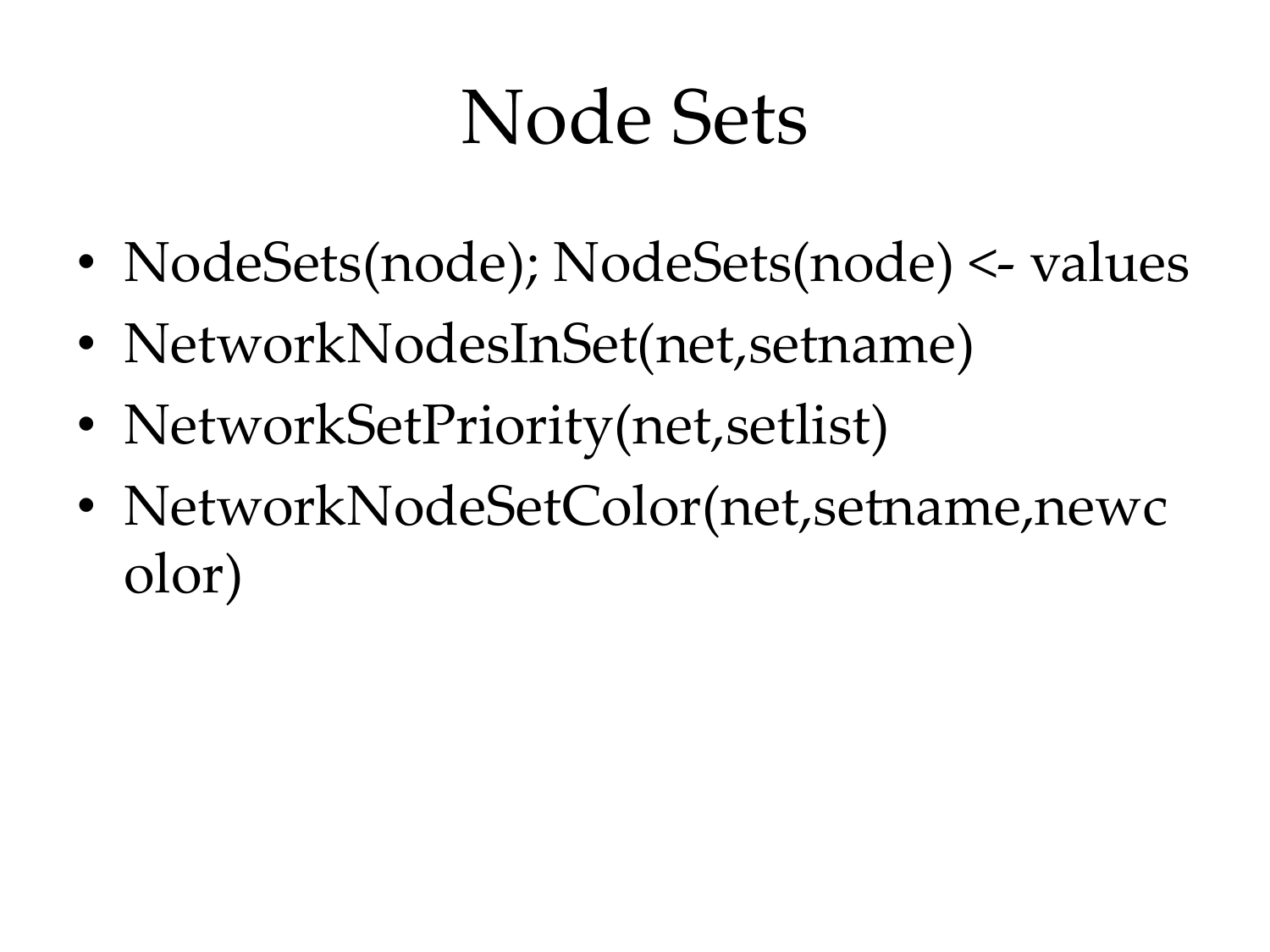# Edges & Graph Structure

- AddLink(parent,child); DeleteLink(parent,child); ReverseLink(node1,node2)
- NodeParents(child)
- NodeParents(child) <- parents ## adds links and reorder parents
- NodeChildren(parent)
- GetRelatedNodes(node); is.NodeRelated(node1, node2)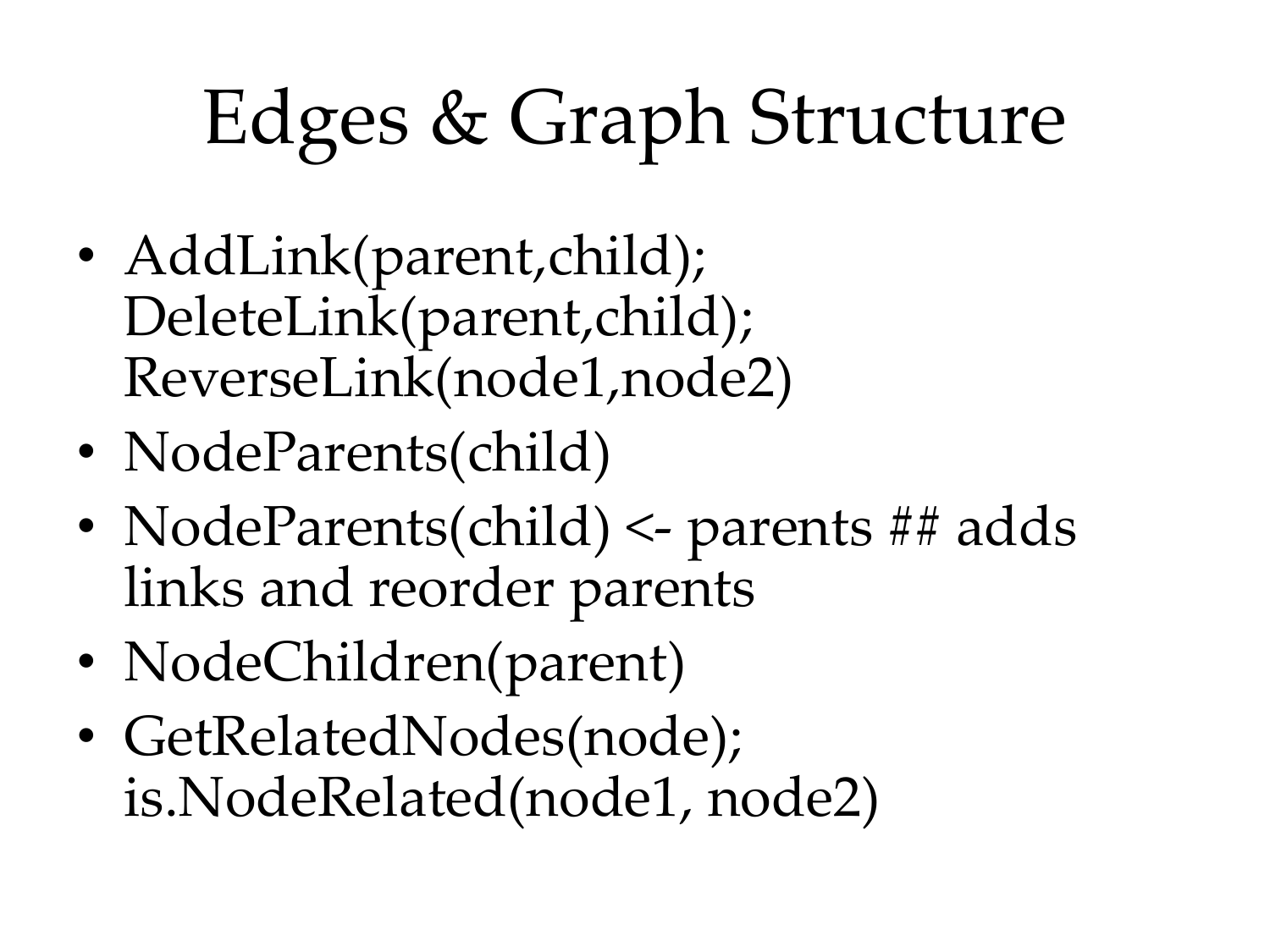# Probability Tables

- NodeProbs(node); NodeProbs(node) <- value
- Extract. Netica Node; node [selection]; node[selection] <- value; node[[selection]]
- ParentStates(node); ParentNames(node)
- normalize(obj) ## Generic, supports CPA and CPF
- IsNodeDeterministic(node)
- HasNodeTable(node)
- DeleteTable(node)
- as.CPA(cpf); as.CPF(cpa)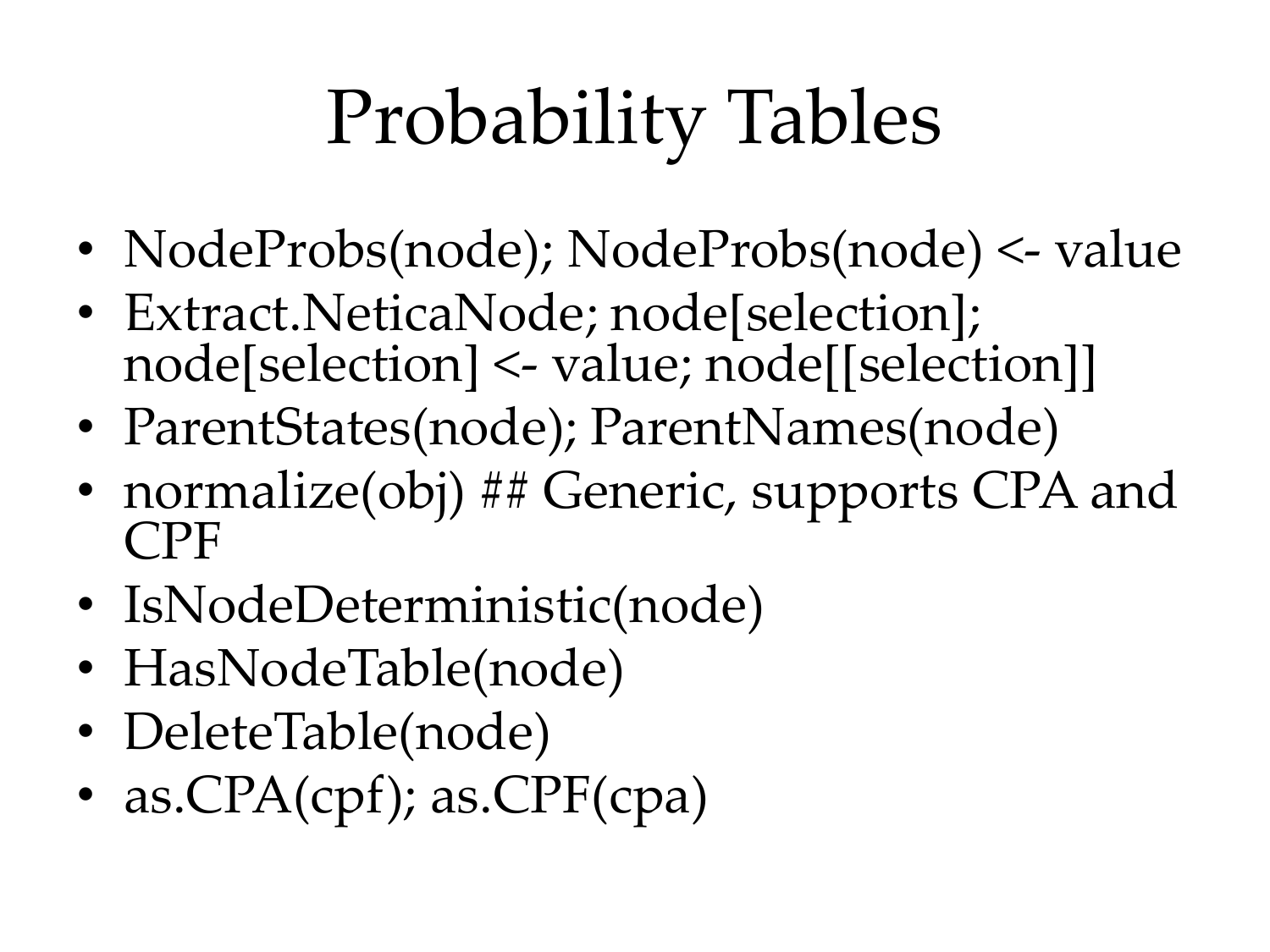# Graph Fragments

- AbsorbNodes(nodelist)
- NodeInputNames(node); NodeInputNames(node) <- values
- ParentNames(node) returns input names
- AdjoinNetork(base,fragment)
- NetworkFootprint(fragment)
- MakeCliqueNode(nodelist); is.CliqueNode(node); GetClique(cliquenode)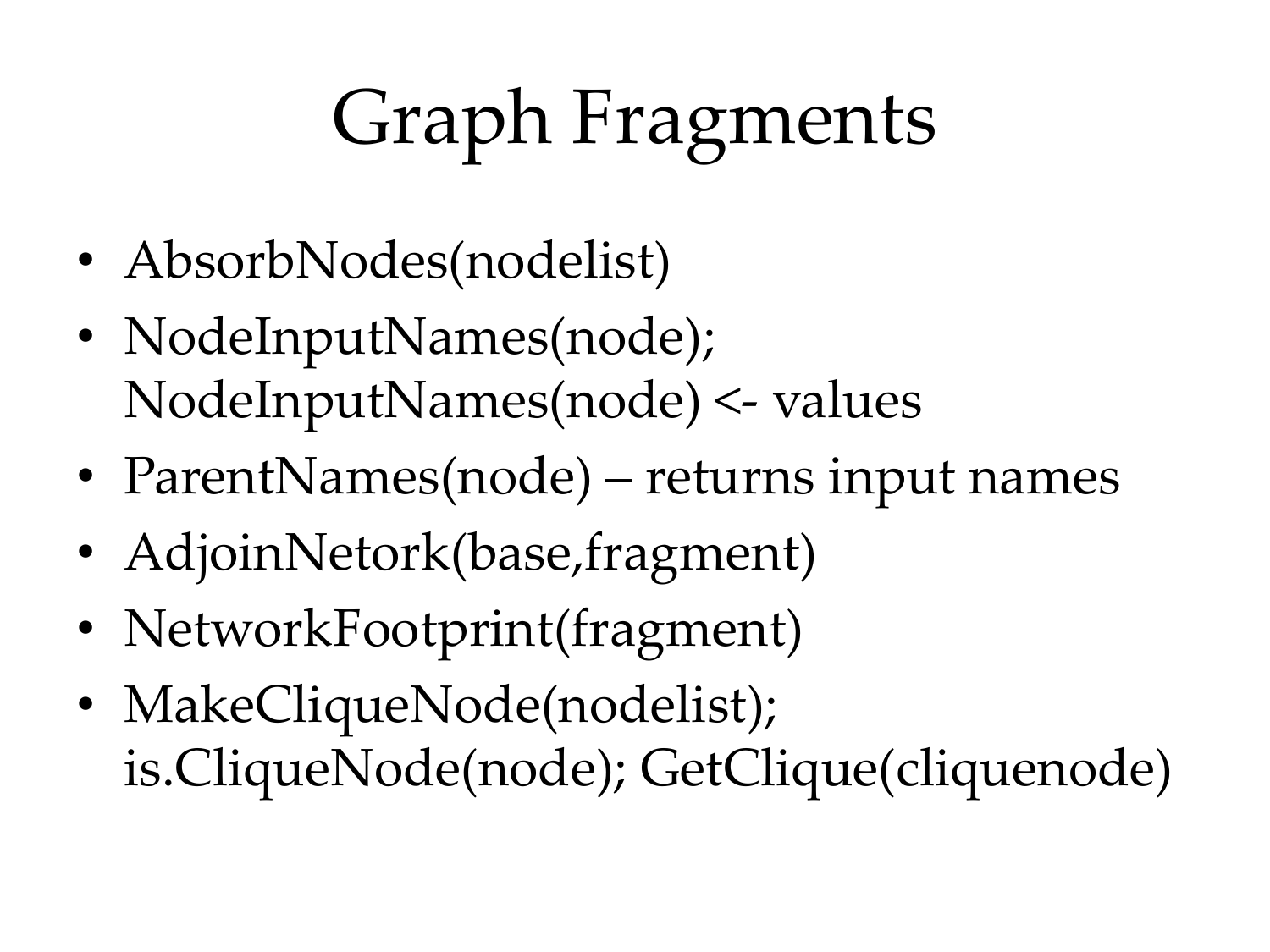# Compiling the Network

- CompileNetwork(net); UncompileNetwork(net); is.NetworkCompiled(net)
- CompiledSize(net); JunctionTreeReport(net)
- EliminationOrder(net); EliminationOrder(net) <- nodelist
- GetNetworkAutoUpdate (net); SetNetworkAutoUpdate(net,value); WithoutAutoUpdate(net,expression)
- IsBeliefUpdated(node)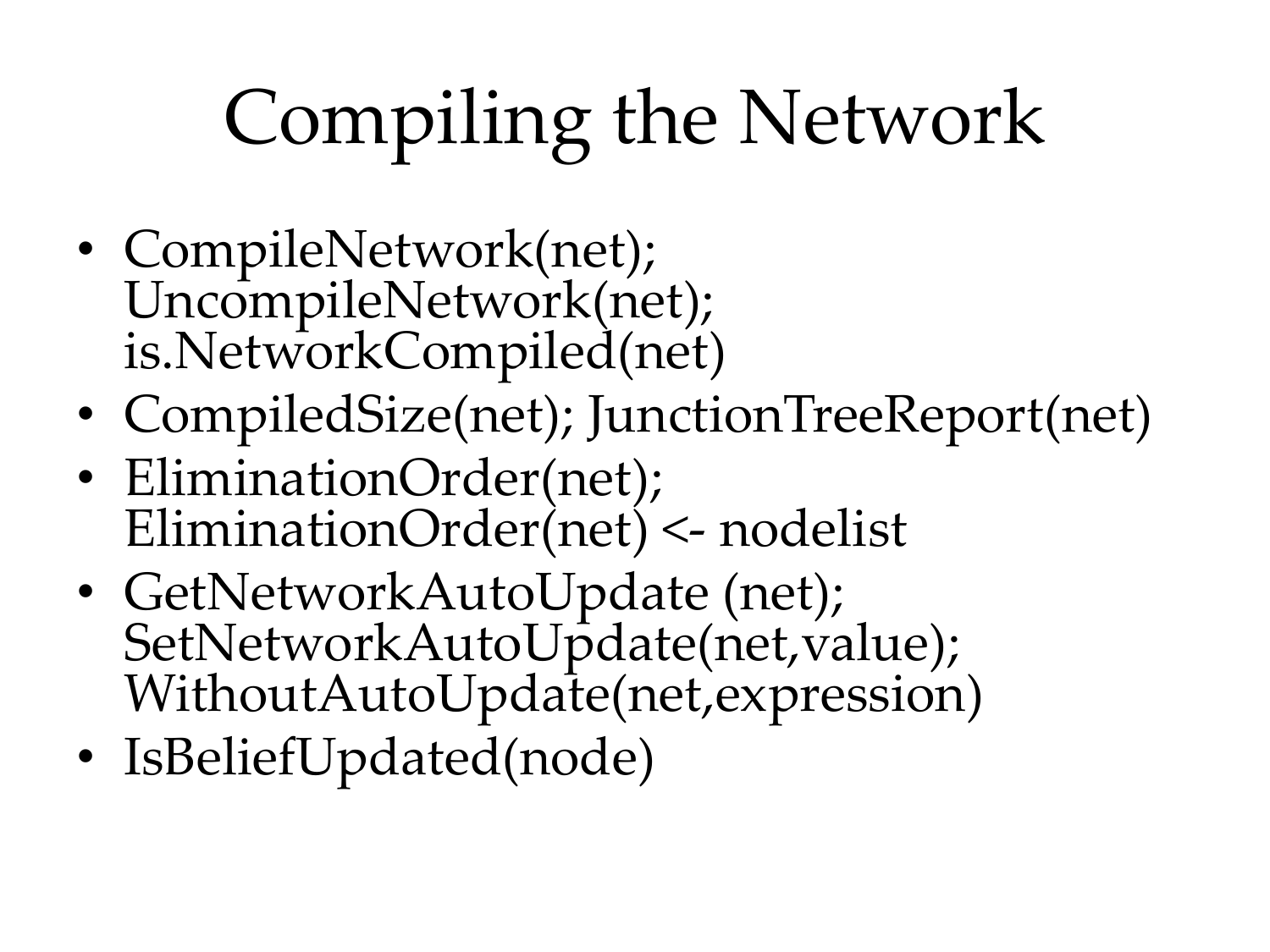# Entering Findings

- NodeFinding(node); NodeFinding(node) <- value
- EnterNegativeFinding(node,state)
- RetractNetFindings(net)
- RetractNodeFinding(node)
- EnterFindings(net, findings)
- NodeLikelihood(node); NodeLikelihood(node) <value
- NodeValue(node); NodeValue(node) <- value
- EnterGaussianFinding(node,mean,sem); EnterIntervalFinding(node,low,high) [Currently not working]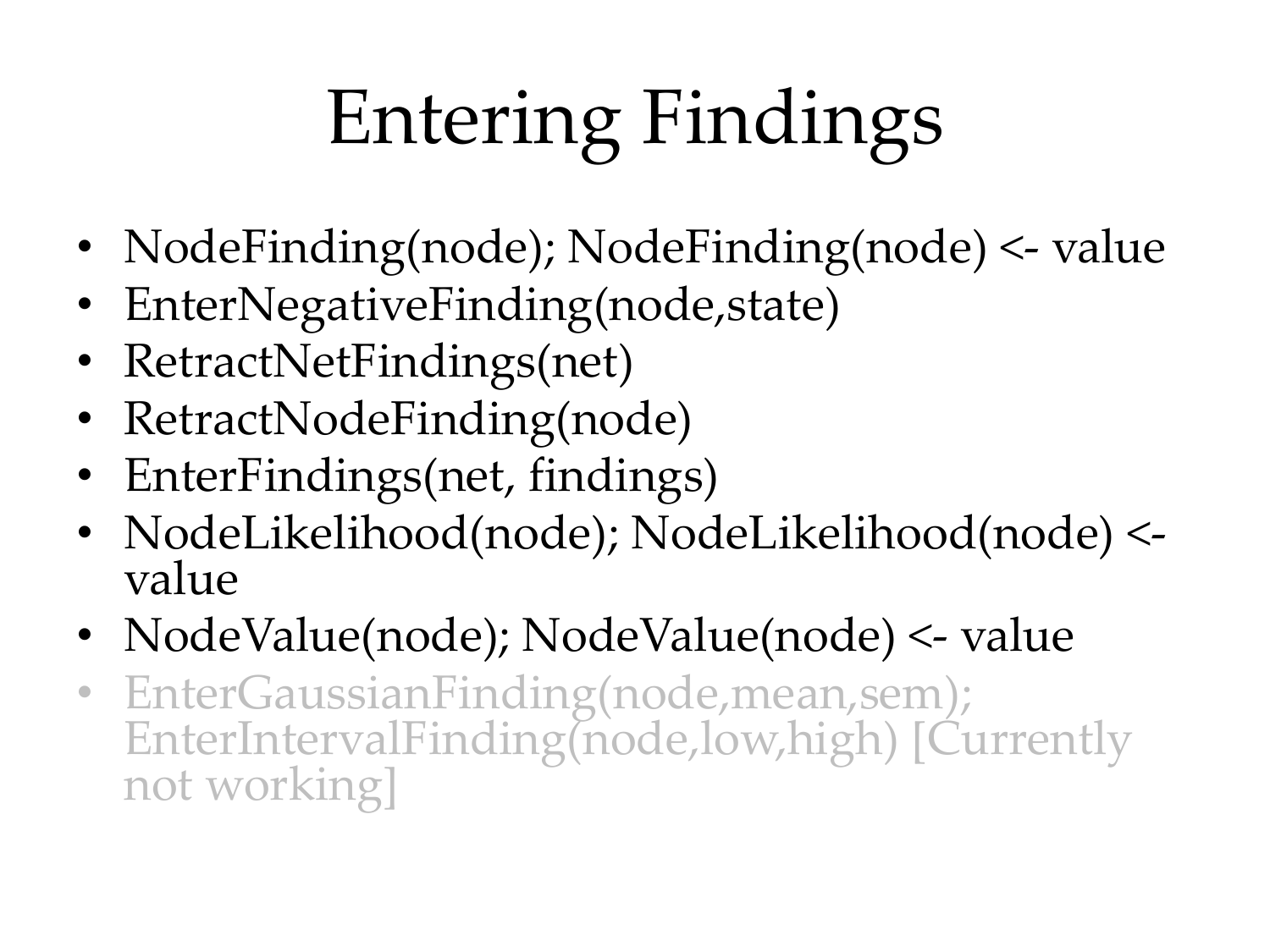## Network Queries

- NodeBeliefs(node)
- FindingsProbability(net)
- JointProbability(nodelist)
- MostProbableConfig(net,nth=0)
- NodeExpectedValue(node)
- MutalInfo(node,nodelist); VarianceOfReal(node,nodelist)
- CalcNodeState(node); CalcNodeValue(node) [Currently behaving unexpectedly]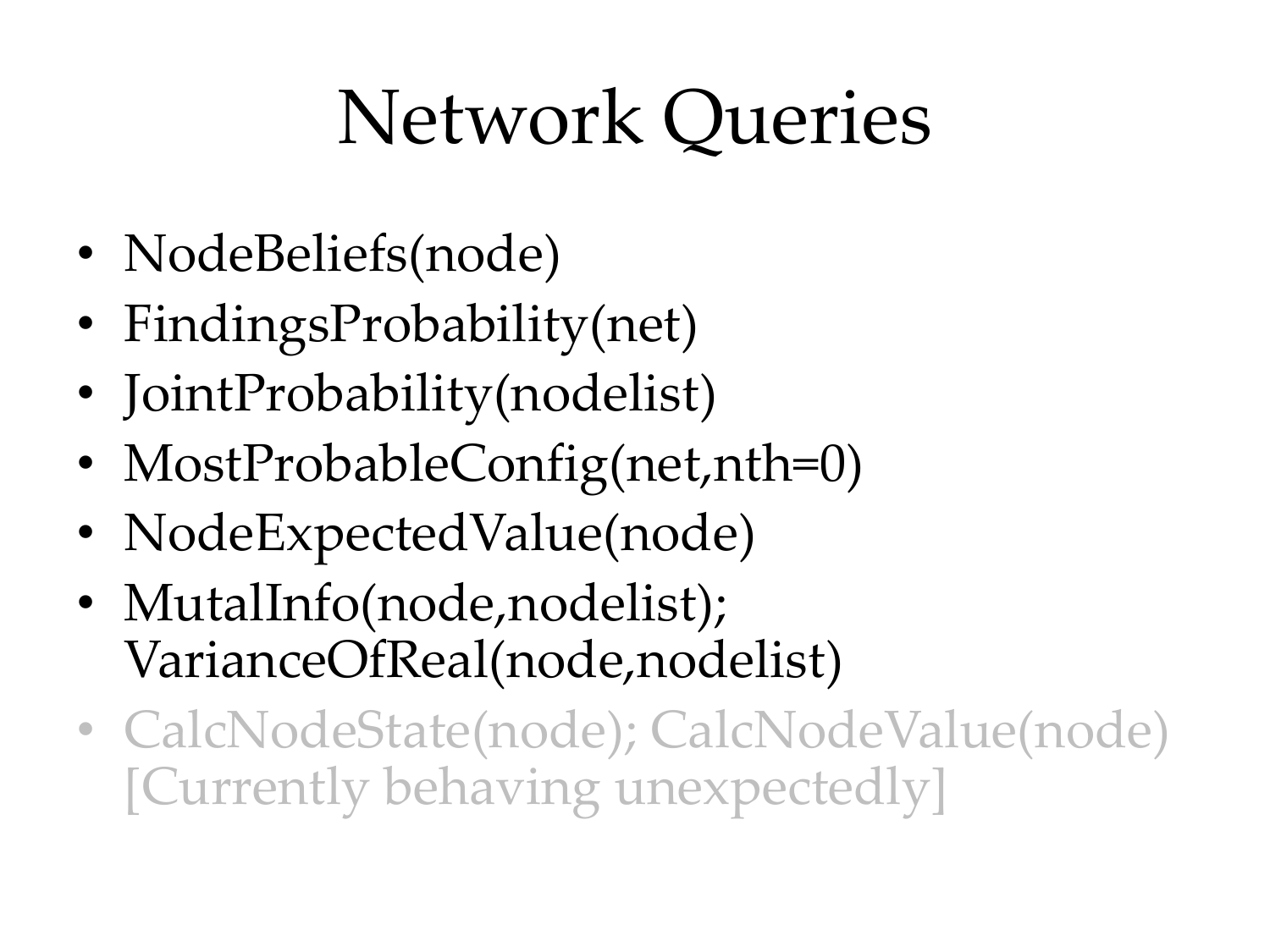# Node Equations

- Probably easier to write calculations in R using Extract.NeticaNode than use Netica equations, mostly for compatibility
- NodeEquation(node); NodeEquation(node) <- value
- EquationToTable(node)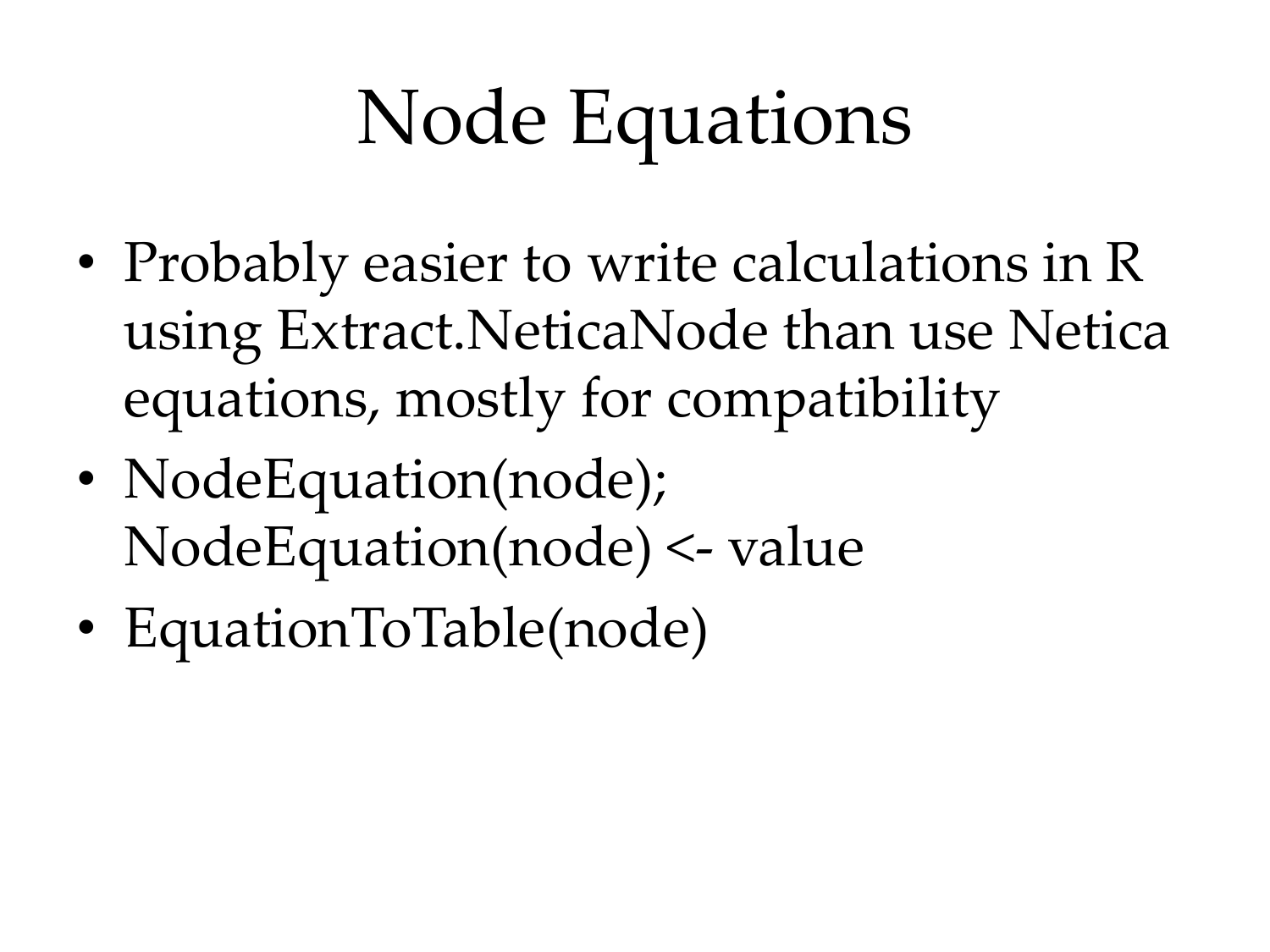#### Case Streams

- CaseFileDelimiter(newdelimiter); CaseFileMissingCode(newcode)
- CaseFileStream(pathname); is.CaseFileStream(obj)
- OpenCaseStream(path); CloseCaseStream(stream); WithOpenCaseStream(stream,expr)
- isCaseStreamOpen(stream); is.NeticaCaseStream(obj)
- getCaseStreamPath(stream); getCaseStreamLastId(stream); getCaseStreamPos(stream); getCaseStreamLastFreq(stream)
- read.CaseFile(file,...); write.CaseFile(x, file, ...)
- ReadFindings(nodes,stream); WriteFindings(nodes, pathOrStream)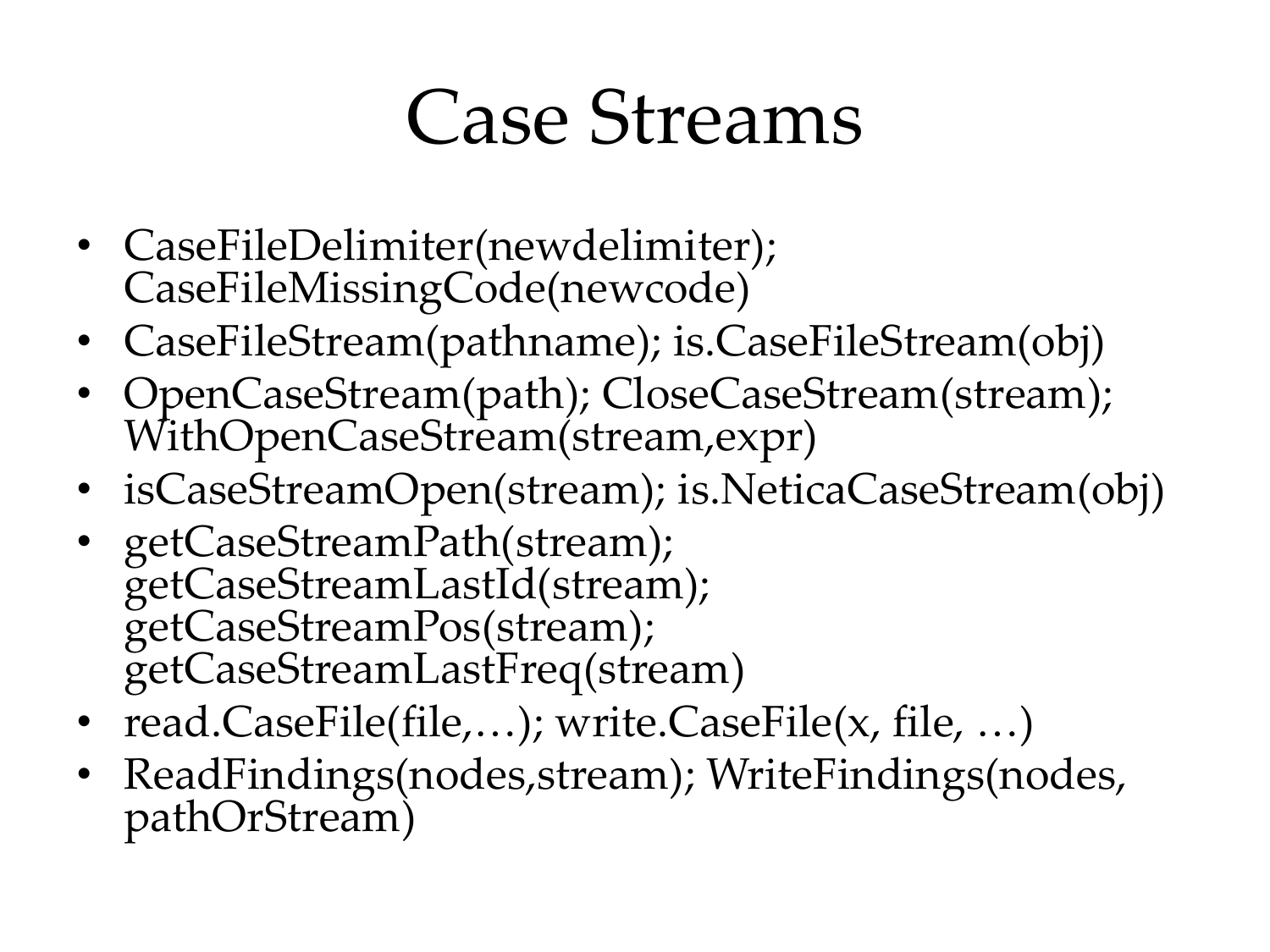# Memory Streams

- [Currently having difficulties with these, better to write to file and use file streams]
- MemoryCaseStream(data.frame, label)
- is.MemoryCaseStream(obj)
- getCaseStreamDataFrameName(stream)
- MemoryStreamContents(stream); MemoryStreamContents(stream) <- value